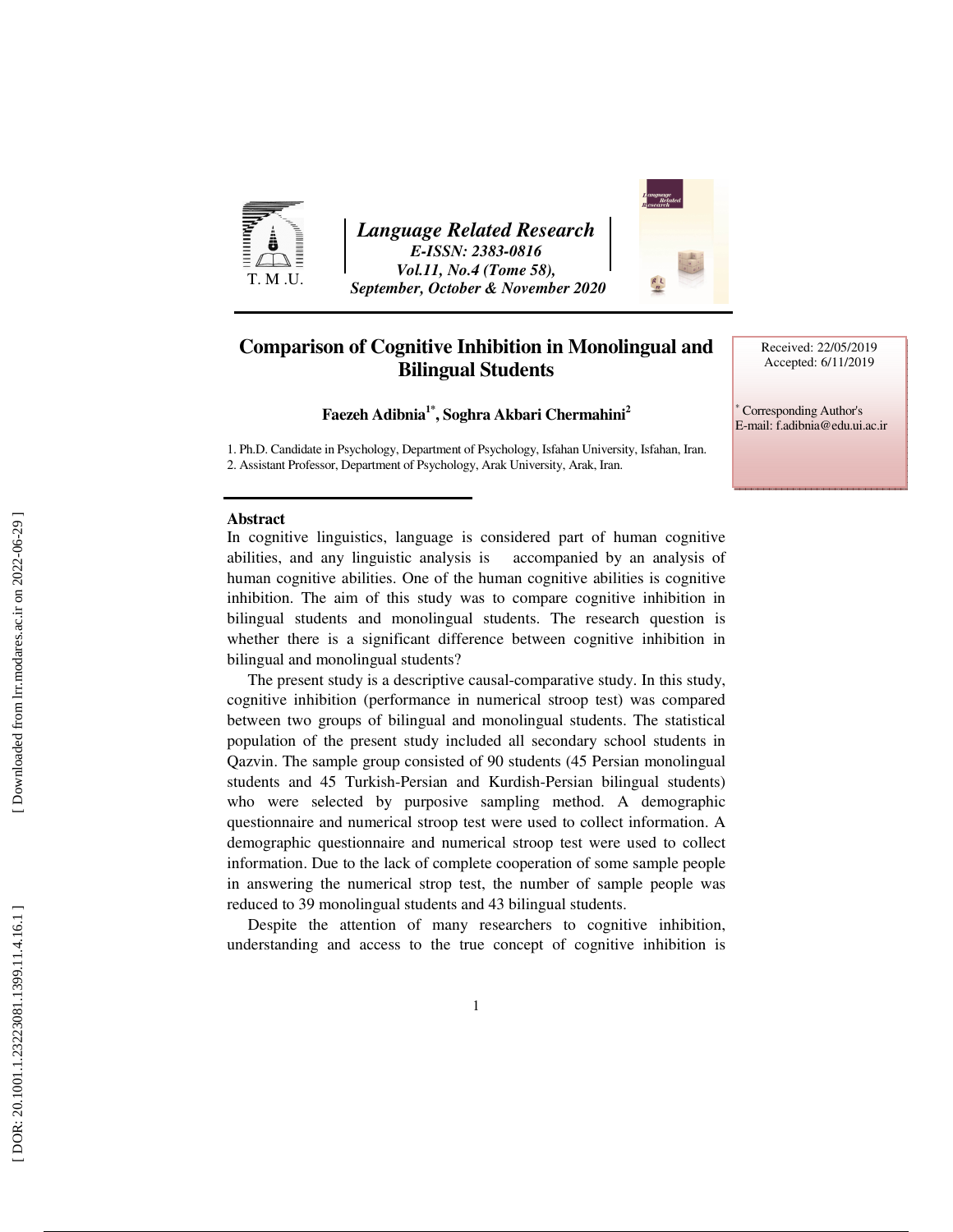

*Language Related Research E-ISSN: 2383-0816 Vol.11, No.4 (Tome 58), September, October & November 2020* 



complex. Two strategies have been used to study cognitive processes: selfreport techniques (interview and questionnaire) and the use of empiricalcognitive models. Interviews and questionnaires assess only aspects of cognition that can be verbalized, and such data can only provide relative support for cognitive models of disorders.

The existence of such problems in interviews and questionnaires has increased the use of empirical concepts and patterns. The Stroop test is one of the most effective tools that studies cognitive inhibition and selective attention in a practical way and its results are extracted directly from the individual's performance. The test was named after John Ridley Stroop (1935), who invented the color version of the test. Since then, various forms of this test such as directional stroop, odor and taste stroop, numerical stroop, shape strokes  $\&$  etc have been made and used. In the present study, to measure cognitive inhibition used the numerical stroop .The Persian version of this test was made by the researcher (the first author of the present study). The reliability of the test was 86% using the retest method on 100 subjects.

The numerical stroop test consists of 96 numeric pairs, of which 48 pairs are used for physical comparison and 48 pairs are used for numerical comparison. In the 48 pairs on which the physical comparison is performed, 16 pairs of inconsistent numbers, 16 pairs of consonants and 16 pairs of numbers are neutral, and in the 48 pairs on which the numerical comparison is performed, the same order of properties is established. The subject's task is to select the number that is larger in terms of physical size in the physical comparison section and the number that is larger in terms of numerical value in the numerical comparison section.

The output of the numerical stroop test includes pairs of numbers to be compared, reaction time, subject selection, correct or incorrect answer, and type of comparison (physical comparison and numerical comparison). In order to determine the Stroop effect, the interference score is calculated by calculating the difference between the reaction time to the consonant and inconsistent numbers. Using this test, the effect of numerical stroop and the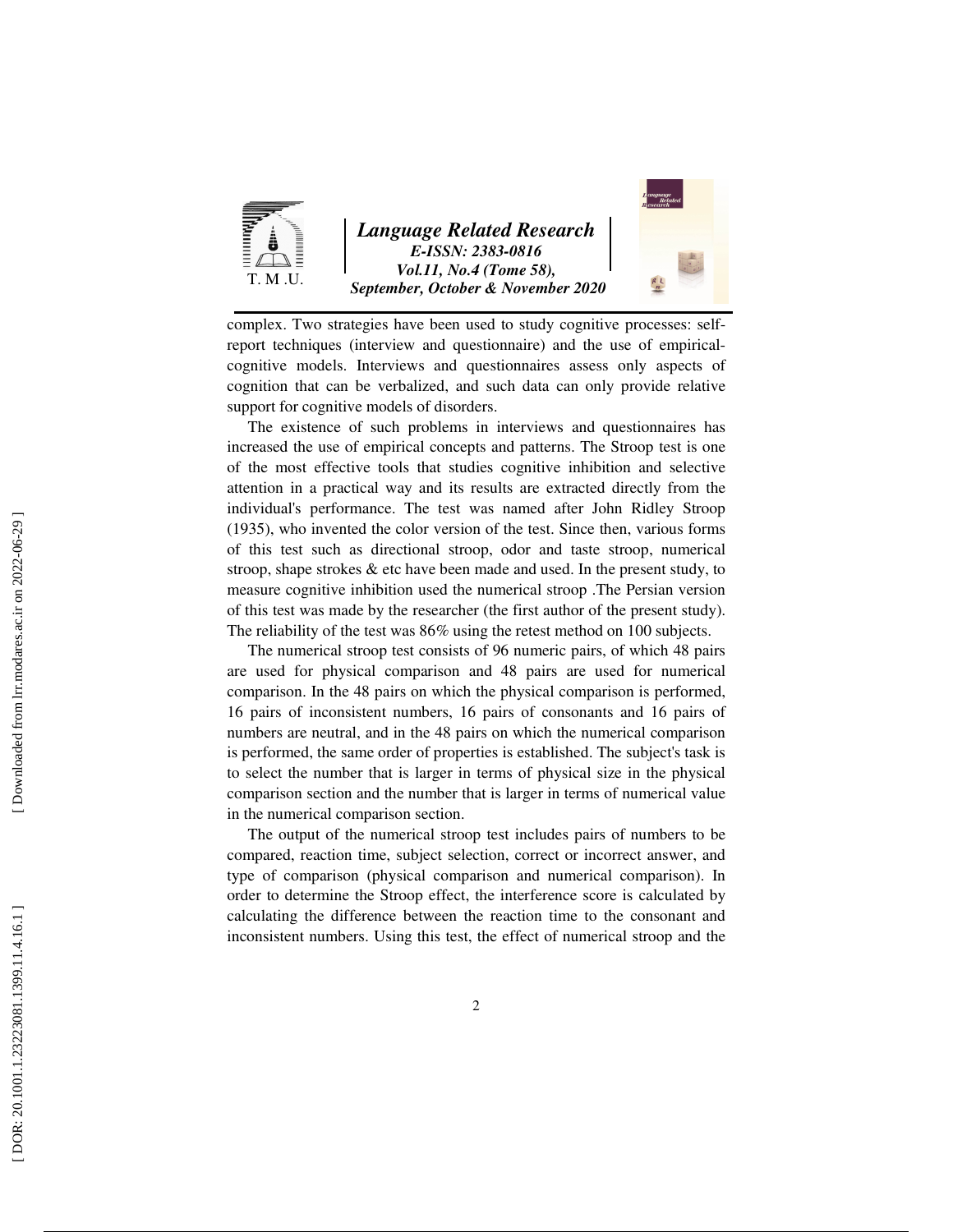

effect of physical stroop can be calculated. The larger stroop effect indicates greater interference and a lower level of cognitive inhibition.

Multivariate analysis of variance was used to measure the difference between the effect of numerical and physical stroop in bilingual and monolingual students. The results showed that there was a significant difference between bilingual and monolingual students in the numerical stroop effect and the physical stroop effect. There is a significant difference in cognitive inhibition performance between the two groups and according to the mean, monolingual students have poorer performance in cognitive inhibition.

This result is in line with the findings of Bialystok and et al. (2005), Carlson and Meltzoff (2008), Bialystok and Viswanthan (2009), Prior and Macwhinney (2020), Cushen and Wiley (2011), Poulin-Dubois et al. (2011) and Blumenfeld and Marian (2011) are consistent. In these studies, it has been concluded that the performance of bilinguals in cognitive activities such as cognitive control, flexibility and cognitive inhibition is better than monolinguals.

Cognitive inhibition involves the ability to switch between sets of responses. Bilingual students have a stronger central performer. Because more linguistic information in bilinguals is constantly challenged and acted upon, they perform better in suppressing interference with a stimulus that competes with the initial response, and are better at controlling disturbances from different tasks.

It can be said that bilinguals use more effective cognitive strategies in dealing with problems because they speak a variety of languages. The interaction of languages can be considered as a factor that confronts the bilingual person with situations that he learns to use more appropriate cognitive strategies, and these strategies improve their cognitive performance. Also, the ability of symbolic substitution in different forms causes the superiority of bilinguals in cognitive function and this effect is due to the interaction and interrelationship of two languages. Thus, because in bilinguals both languages are mutually active and have common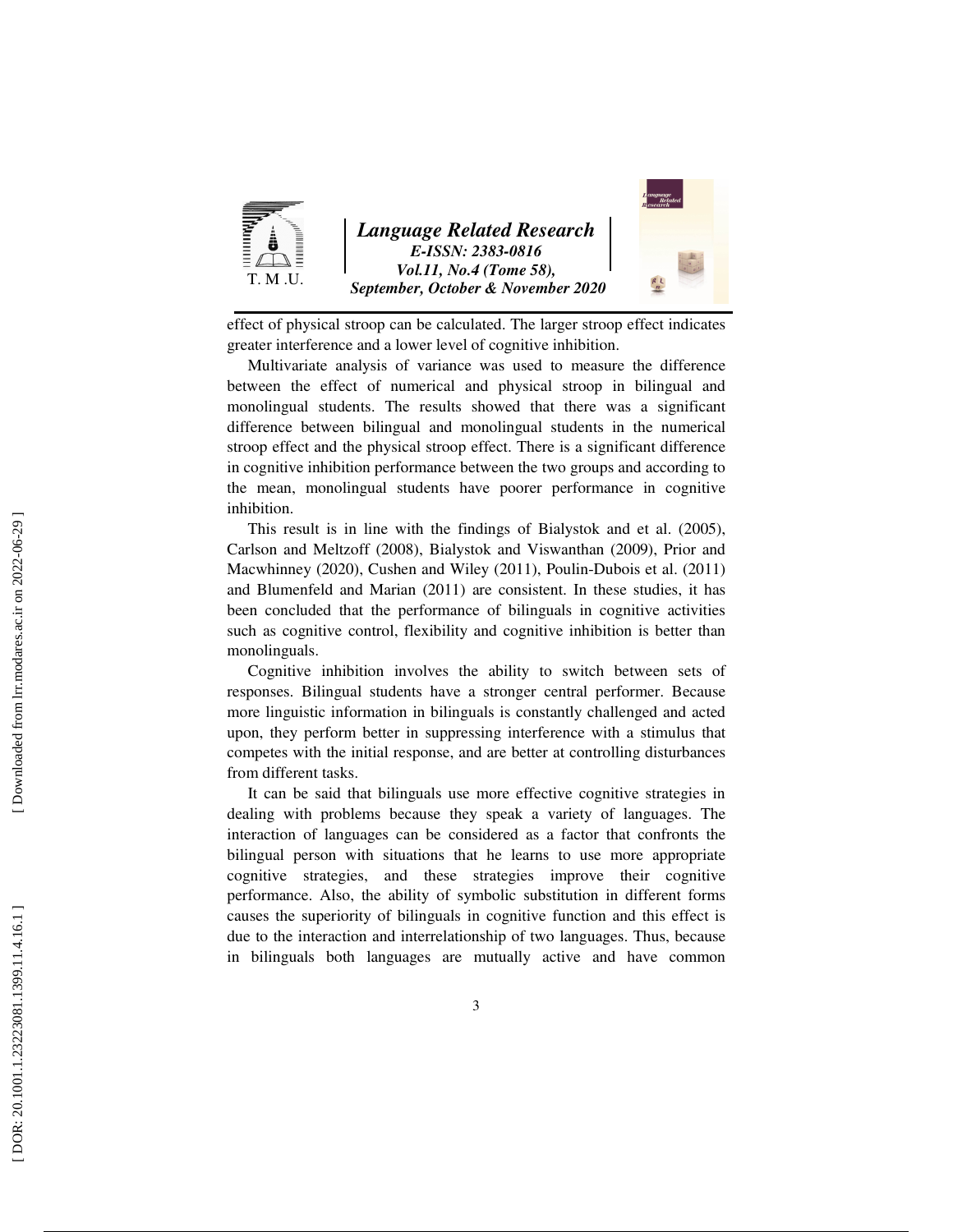

representational regions in the brain, bilinguals have a greater ability to inhibit and selectively pay attention to cognitive processes.

**Keywords:** Stroop test, Cognitive inhibition, Students, Bilingual, Monolingual.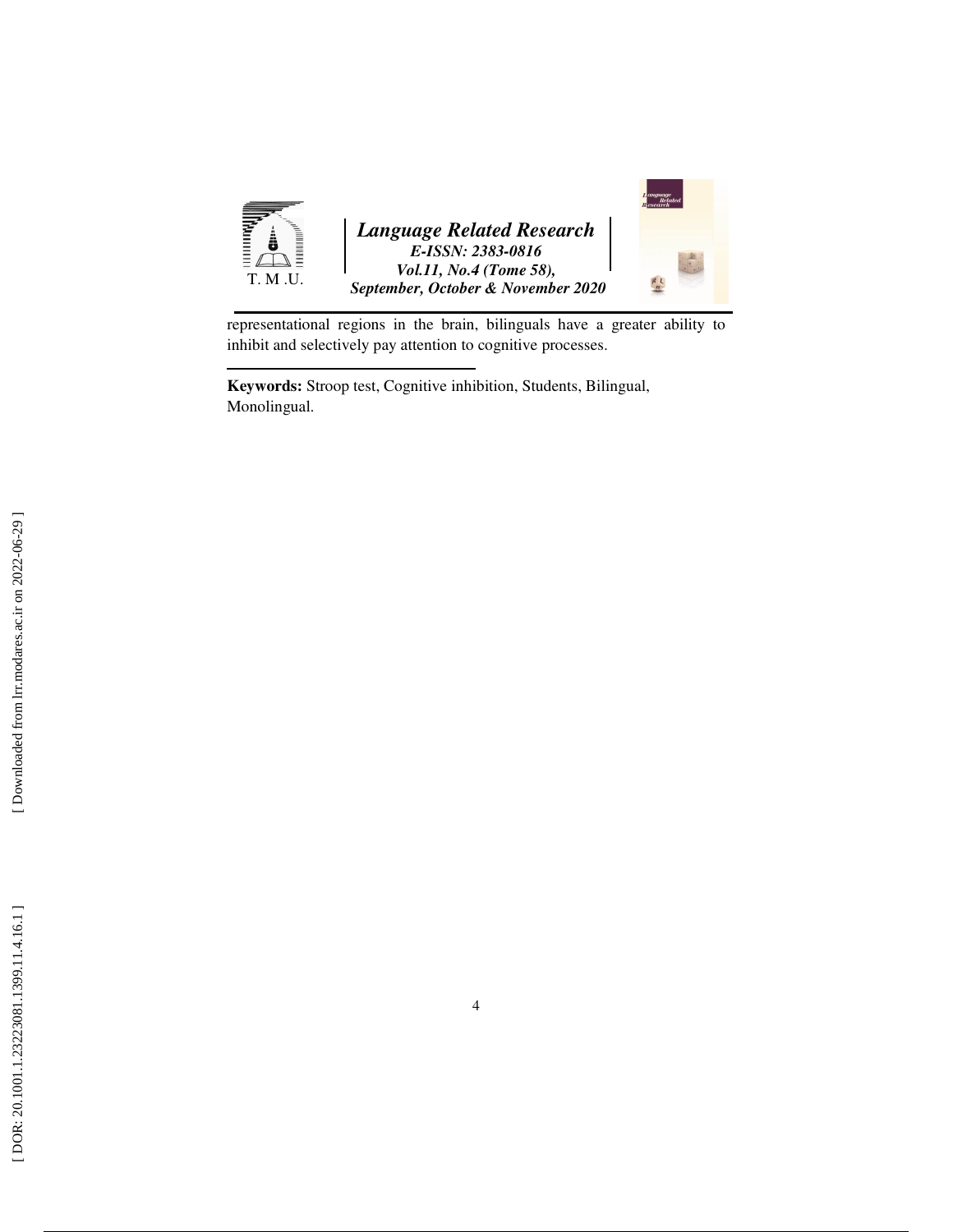

# مقايسة بازداري شناختي در دانشآموزان دوزبانه و يكزبانه

فائزه اديبنيا'®، صـغرى اكبرى چرمهينى'

1. دانشجوي دكتري روانشناسي، دانشگاه اصفهان، اصفهان، ايران. 2. استاديار گروه روانشناسي، دانشگاه اراك، اراك، ايران.

دريافت: 01/ 03/ 98 پذيرش: 15/ 08/ 98

## چكيده

 در زبانشناسي شناختي، زبان بخشي از توانمنديهاي شناختي انسان تلقي ميشود و هرگونه تحليل زباني با تحليلي از تواناييهاي شناختي انسان همراه است. يكي از تواناييهاي شناختي انسان بازداري شناختي است. پژوهش حاضر با هدف مقايسة بازداري شناختي در دانشآموزان دوزبانه و دانشآموزان يكزبانه انجام شد. روش اين پژوهش علّي مقايسهاي بود. جامعة مورد مطالعه، دانشآموزان دورة دوم متوسطة شهر قزوين بودند كه تعداد 82 دانشآموز ( 43 دانشآموز دوزبانه و 39 دانشآموز يكزبانه) با روش نمونهگيري هدفمند انتخاب شدند. ابزارهاي پژوهشِ پرسشنامة دموگرافيك و آزمون رايانهاي استروپ عددي بود. دانشآموزان پس از پر كردن پرسشنامة دموگرافيك، به آزمون استروپ عددي پاسخ دادند. دادههاي حاصل از پژوهش با استفاده از روش تحليل واريانس چندمتغيره ( مانوا) تجزيه و تحليل شد. يافته- هاي آزمون تحليل واريانس چندمتغيره نشان داد كه بين عملكرد دانشآموزان دوزبانه و يكزبانه در آزمون استروپ عددي تفاوت معناداري وجود دارد. بدين صورت كه اثر استروپ عددي و اثر استروپ فيزيكي در دانشآموزان يكزبانه بيشتر از دانشآموزان دوزبانه است. با توجه به يافتههاي پژوهش ميتوان چنين نتيجه گرفت كه دانشآموزان دوزبانه نسبت به دانشآموزان يكزبانه، عملكرد بهتري در بازداري شناختي دارند كه سبب ميشود در برخورد با مسائل شناختي، خطاي كمتري داشته باشند و سريعتر پاسخ دهند.

ــــــــــــــــــــــــــــــــــــــــــــــــــــــــــــــــــــــــــــــــــــــــــــــــــــــــــــــــــــــــــــــــــــــــــ

واژههاي كليدي: آزمون استروپ، بازداري شناختي، دانشآموزان، دوزبانه، يكزبانه .

E-mail: f.adibnia@edu.ui.ac.ir :مقاله مسئول نويسندة\*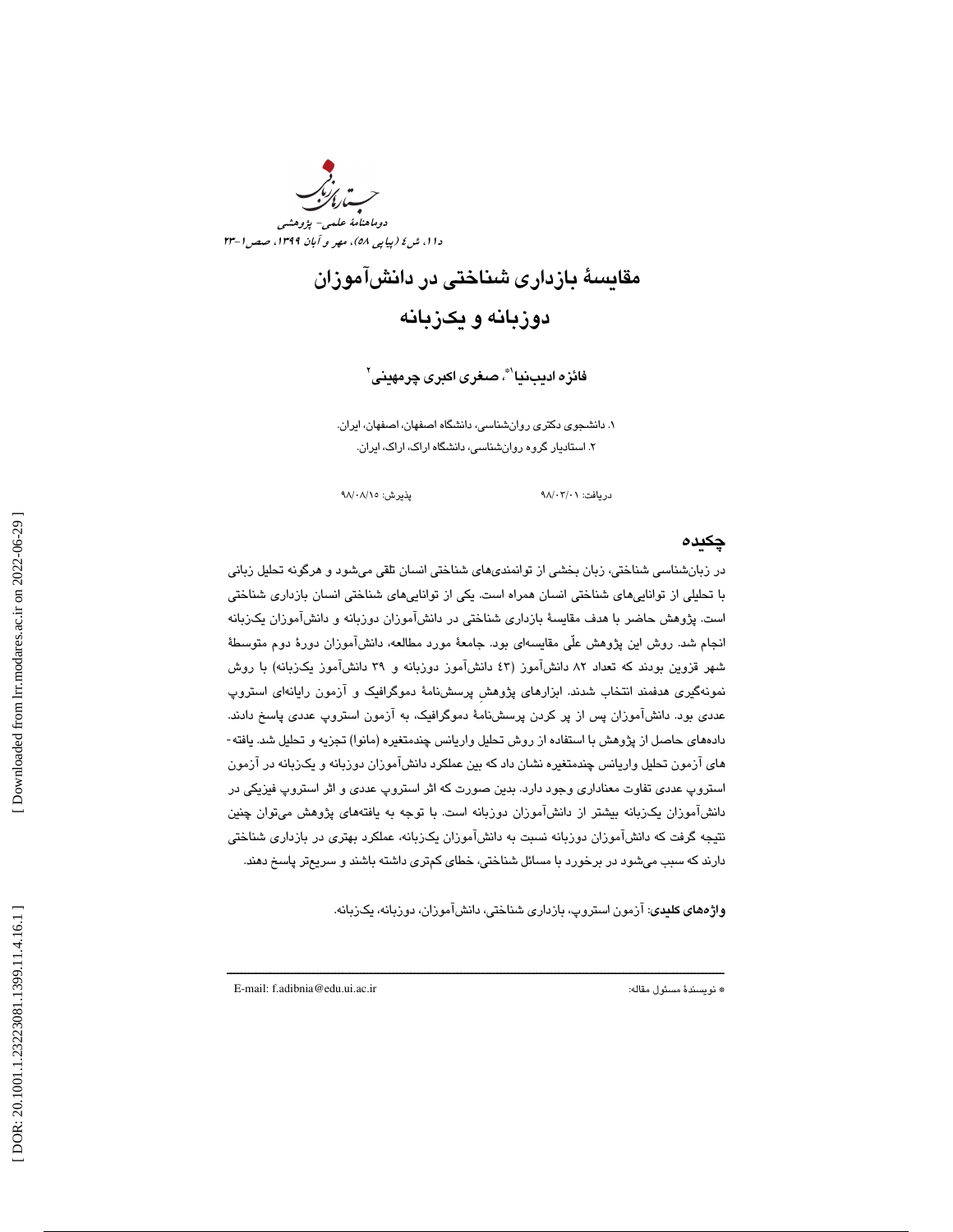### 1. مقدمه

امروزه دو يا چندزبانگي پديدهاي جهاني است. گسترش علم و فناوري، افـزايش امكـان جابـه جـايي سريع جمعيت، تغيير شرايط سياسي و اقتصادي سبب ميشود كـه افـراد سـرزمين خـود را تـرك كنند و در نقاط ديگر جهان زندگي كنند كه اين امر نيازمند سـازش يـافتگي آن هـا در چنـد حـوزه از جملهٔ حوزهٔ زبانی است. بدین ترتیب، با وجود پنداشتهای سـابق، چنـدزبانگی امـری نـادر نیسـت. يافتن كشوري كه در بين گويشوران آن حداقل دو زبان وجود نداشـته باشـد ، تقريبـاً امـري محـال .( Bialystok, 2008 است (

ســازوكارهاي پيچيــدة عصــبي در سيســتم زبــان انســان نيــز همــواره يكــي از حــوزههــاي جنجالبرانگيز پژوهش در زمينههاي روانشناختي و عصبشـناختي زبـان بـوده اسـت. مطالعـات بسياري با هدف تعيين مهمترين اصول نحوة سازماندهي زبـان در مغـز افـراد دوزبانـه صـورت گرفته است. يـك مقولـة بسـيار مهـم در حـوزة روانشناسـي، تفـاوت كاركردهـاي اجرايـي ماننـد بازداري شناختي در افراد دوزبانه و يكزبانه است.

نظريههاي مختلفي بـه بيـان رابطـ ة بـين دوزبـانگي و كاركردهـاي اجرايـي و شـناختي انسـان پرداختهاند. براي مثال، نظريهٔ توازن با محدود فرض كردن ظرفيـت شـناختي انســان، دوزبــانگي را پديدهاي منفي و عامل كاهش توانايي ميداند؛ اما نظري ة آستانه چنـين محـدوديتي را قبـول نـدارد و دوزبانگي را در صورت توانايي كامل فرد در دو زبان، عامل برتري شناختي نسبتبـه يـك زبـانگي مے داند ( Baker, 2001).

ضركان المواد المواد المواد المواد المواد المواد المواد المواد المواد المواد المواد المواد المواد المواد المواد<br>شيئا از انتهائها و تشكيل شد المواد المواد المواد المواد المواد المواد المواد المواد المواد المواد المواد الموا تناقض نتايج مطالعات و زياد بودن تعداد دوزبانهها در ايران بهدليل وجود قوميتهـاي مختلـف (مانند آذري، كرد، بلوچ و عرب)، مهمترين دليل بر ارزش مطالعهٔ دوزبانگي است. با توجه بـه آنچـه گفته شد، هدف از انجـام پـژوهش حاضــر، بررســی تفـاوت بــازداری شــناختی در دانـشآمــوزان دوزبانه و يكزبانه است. روش پـژوهش حاضـر، علـي ـ مقايسـه اي اسـت و بـا اسـتفاده از ابـزار شناختي (آزمون استروپ عـددي) بـه دنبـال پاسـخ گـويي بـه پرسشـ ي اسـت كـه در ادامـه آورده مے شو د:

ایا بین بازداری شناختی در دانش|موزان دوزبانه و یکزبانه تفاوت معناداری وجود دارد؟ درادامه ، به ارائة پژوهشهاي انجامشده در اين حـوزه و بيـان چـارچوب نظـري مـي پـردازيم. سپس چگونگي اجراي پژوهش و نتايج آماري و درپايان، نتيجهگيري بيان ميشود.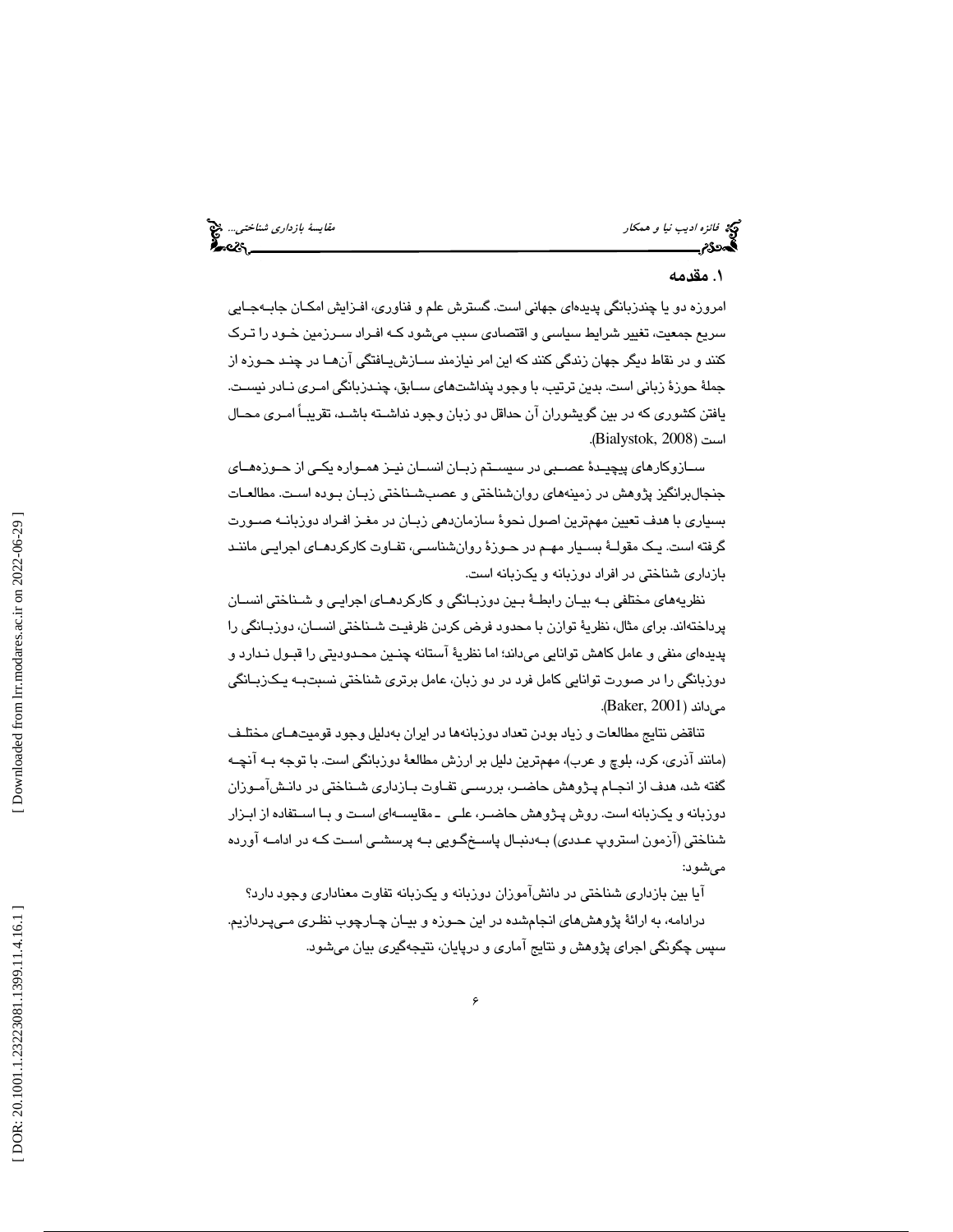# 2. پيشينة پژوهش

كبر بي تأسيد أكثر من المحافين المحافين المحافين المحافين المحافين المحافين المحافين المحافين المحافين المحافين<br>4. يتش**لينة ثباني دور**، جنبه المحافين المحافين المحافين المحافين المحافين المحافين المحافين المحافين المحافين در خارج از كشور، جنبههاي مختلف دوزبانگي در شاخههـاي متعـدد روان شناسـي بررسـي شـده است. درادامه ، به مطالعاتي دربارة توانمنديهاي شناختي افـراد دوزبانـه و يـك زبانـه اشـاره شـده است. بياليستوك 1 و همكاران (2005 ) در بررسـي اكتسـاب اوليـه و بـه كـارگيري دو زبـان نشـان دادهاند كه كودكان دوزبانه توانـايي بـالايي بـراي بـه كـارگيري كنتـرل شـ ناختي در مجموعـه اي از تكاليف دارند. كودكان دوزبانه ٤ تا ٨ سالهٔ انگليسي ـ فرانسوي در مقايسه بـا همسـالان يـكـزبانــهٔ انگليسيزبان خود توانايي بيشتري در حل مسائل دارند، كنترل شـناختي سـطح بـالايي دارنـد و از توجه به نشانههاي گمراهكننده خودداري ميكنند. يكي از دلايل كنتـرل شـناختي برتـر در كودكـان دوزبانه مشابه بودن فرايندهاي شناختي در كنترل شناختي و مديريت سيستمهـاي فعـال دو زبـان در آنهاست و اين توانمندي رشد مهارتهاي ديگر را تسريع ميبخشد. فراينـد كنتـرل شـناختي در بازداري نقش مهمي دارد. نتايج پژوهش كارلسـون و ملتـزوف 2 ( 2008) نيـز كـه از مجموعـه اي از آزمونهاي شناختي استفاده كردند ، بيانگر برتـري كودكـان دوزبانـ ة اسـپانيايي ـ انگليسـي سـاكن امریکا نسبت به یکزبانهها بود. پژوهش بیالیستوک و ویسوانتان ٔ (2009) نشان داد دوزبانههـا در كنترل بازداري و انعطافپذيري بهتر از يكزبانهها عمل ميكننـد. پريـور و مـك وينـي 4 ( 2010) در پژوهش خود دربارهٔ مقايسهٔ انعطافپذيري در دوزبانههاي ساكن در هند و كانادا ـ كـه عـلاوه بـر زبان انگليسي به زبان ديگري نيز تكلم ميكردند و يكـزبانههـاي ســاكن در كانــادا ـ بـه ايـن نتيجـه رسيدند كه دوزبانهها هنگام تغيير در الگوي عمل بهشكل معناداري سريعتر از يكزبانهها به پاسـخ درست دست پيدا میکردنـد. پـژوهش کاشــن و ويلــی $(2011)$  ـ کـه بـه بررســی يـکـرْبانــههــا و دوزبانـه هـاي زودهنگـام و ديرهنگـام متولـدشـده در امريكـا پرداخـت ـ نشـان داد دوزبانـههـاي زودهنگام در انجام تكاليفي كه نياز به انعطافپذيري ذهني دارند نسبتبـه افـراد يـكـزبانـه برتـري نشـان مـيدهنـد. پـولين ـ دوبيـوس 6 و همكـاران ( 2011)، در پـژوهش خـود بـا يـكزبانـههـاي انگليسيزبان و يك زبانههاي فرانسويزبان و دوزبانههايي كـه عـلاوه بـر انگليسـي يـا فرانسـوي، زبان ديگري نيز داشتند به اين نتيجه رسيدند كه كودكان دوزبانه در مقايسه با يكزبانههـا عملكـرد بهتري در تكاليف مربوط به كاركردهـاي اجرايـي دارنـد. بيشـتر ايـن برتـري عملكـرد مربـوط بـه 1 بهكارگيري بهتر توجه انتخابي و انعطافپذيري شناختي در دوزبانههاست كه در بهكارگيري زبـان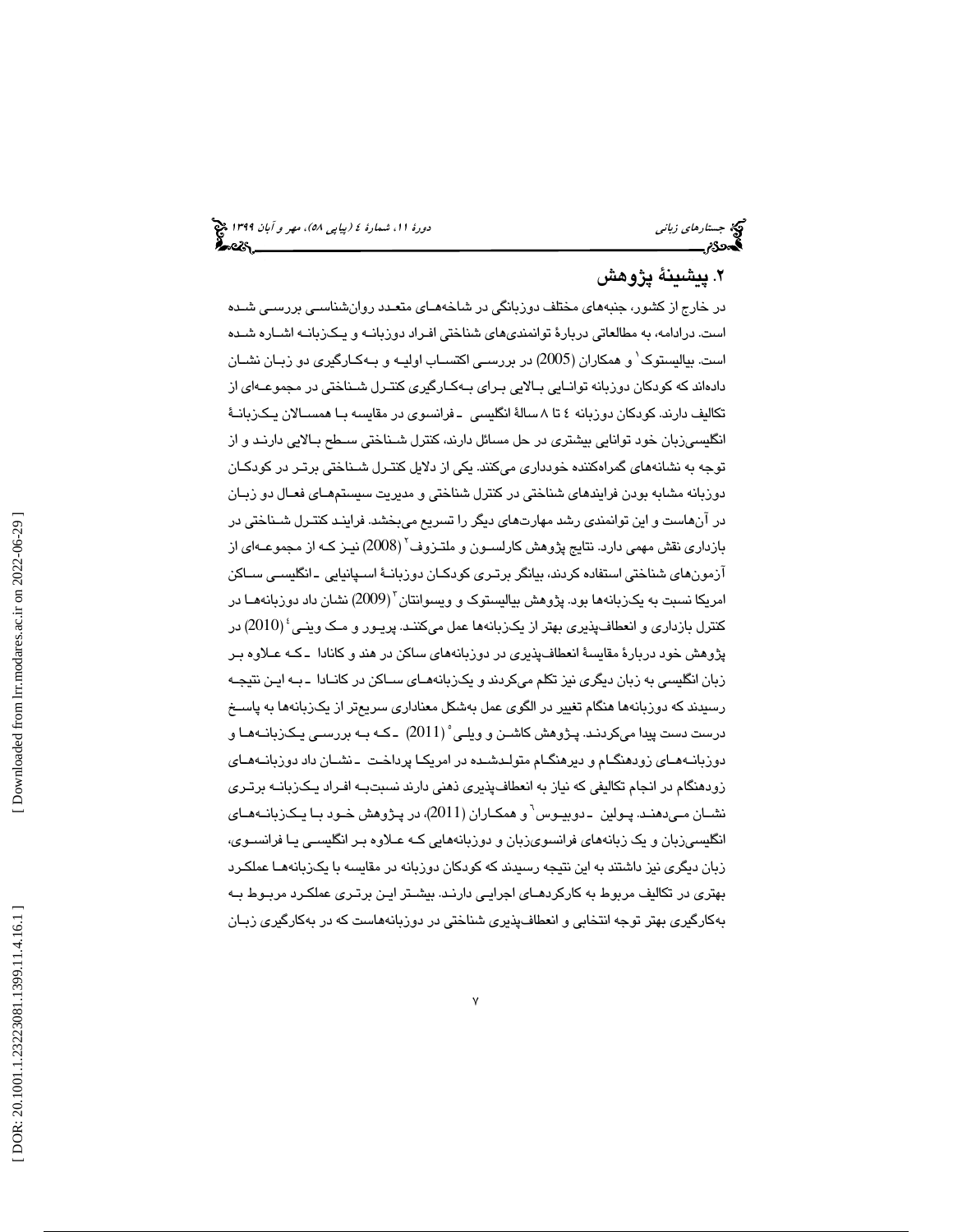دوم هم فعال است. بلومنفلد و ماریان<sup>۷</sup> (2014) در پژوهش خود در امریکا بــه ایـن نتیجــه رســیدند دوزبانههای انگلیسی ـ اسپانیایی نسبتبه یکربانههای انگلیسی، عملکرد بهتری در ارزیـابی کنتـرل شناختي از سوي آزمون استروپ و همچنـين ، كنتـرل بـازداري بهتـري در درك و فهـم شـنيداري 2011) نسبتبه يكزبانهها داشتند. )

در داخل كشور نيز پژوهشهايي در حوزة شناختي دوزبـانگي انجـام گرفتـه اسـت. واعظـي و همكاران (1391) در پژوهش خود به اين نتيجه رسيدند كه بين دوزبانـه هـا و يـك زبانـه هـا از نظـر هوشي، تفاوت معناداري وجود ندارد. برزگر فرد و كرامتـي ( 1394) پژوهشـي روي دوزبانـه هـاي كرد ـ فارس و يك زبانهها انجام دادند. نتايج بيانگر عمكرد بهتر دوزبانهها در حوزة كنترل شـناختي است. پژوهش پيرهاني و همكاران (1394) نشان داد كه چندزبانه در زمينة برخـي از كاركردهـا از - جمله درك مهارتهاي شنيداري نسبتبه يكزبانهها عملكرد بهتري دارند.

شكل من المبار المحكار المحكار المحكار المحكار المحكار المحكار المحكار المحكار المحكار المحكار المحكار المحكار <br>المحكار المحكار المحكار المحكار المحكار المحكار الكاش المحكار المحكار المحكار المحكار المحكار المحكار المحكار با توجه به پژوهشهايي كه در مطالب قبل ذكر شد، بين عملكردهاي شناختي در در دوزبانههـا و تكزبانهها تفاوت معناداري وجود دارد. در بيشتر پـژوهش هـا، برتـري بـا دوزبانـه هاسـت و در برخي از پژوهشها نيز اين تفاوت معنادار نيست. در كشور پهناور ايـران ـ كـه مملـو از زبـان هـاي متفاوت است ـ جمعيت زيادي دوزبانه هستند. بنابراين، حوزة دوزبانگي پـژوهش هـاي بيشـتري را ميطلبد. پژوهش حاضر در زمرة نخستين پژوهشهايي اسـت كـه در ميـان عملكردهـاي شـناختي بهطور اختصاصي به بررسي مقايسـه اي بـازداري شـناختي در ميـان دوزبانـه هـا و يـك زبانـه هـا ميپردازد.

# .3 چارچوب نظري

فرد دوزبانه فردي است كه دانش زبـاني اش در هـر دو زبـان در حـد كـاربران بـومي آن دو زبـان است . به بيان ديگر، ميتوان گفت فرد دوزبانه به بـيش از يـك كـد زبـاني بـه منزلـة وسـيلة ارتبـاط اجتماعي دسترسي دارد (فياضي و همكاران، 1396 ).

تقسيمبنديهاي متفاوتي از دوزبانگي ارائه شده است. بر اسـاس يكـي از ايـن تقسـيم بنـدي ،هـا دوزبانگي را بر اساس ميزان تسلط به مهارتهاي زباني (صـحبت كـردن، خوانـدن، گـوش دادن و نوشتن) به چهار گروه تقسيم ميكنند: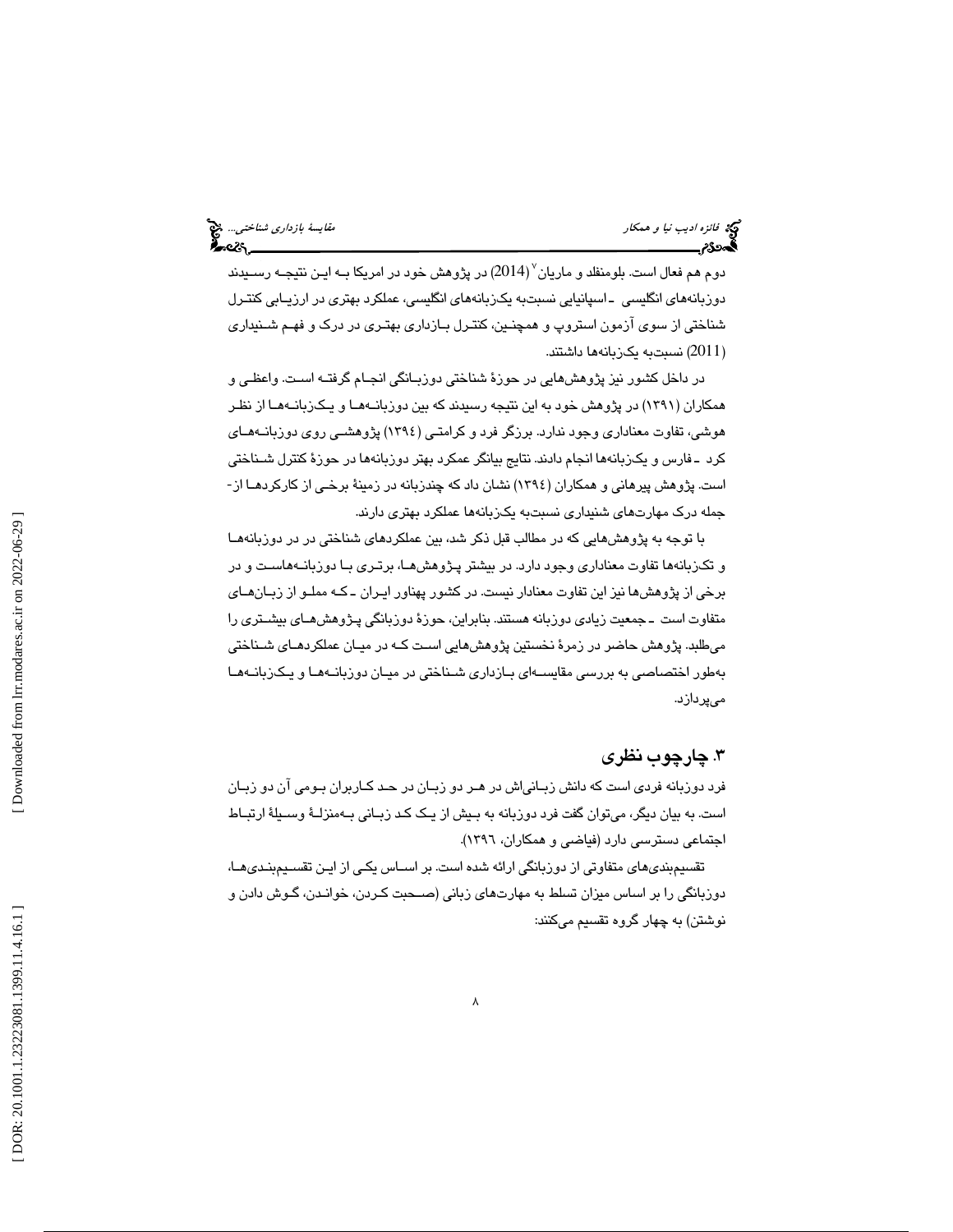ـ دوربانگی غیرفعال $\langle$ : در این حالت شخص بر زبان اول کاملاً تسلط دارد و زبـان دیگـر را نیـز ميتواند درك كند ؛ ولي توانايي صحبت كردن به آن زبان را ندارد.

ـ دوزبانگي غالب'ْ: در اين حالت، فرد در يكي از دو زبان (به احتمـال بيشـتر در زبـان مــادري) تسلط بيشتري دارد. او در درك شنيداري زبان دوم با مشكل مواجه است.

ـ دوزبانگی متعادل <sup>۰</sup>: فرد کموبیش در هر دو زبان به یک اندازه تسلط دارد.

ـ دوزبانگی همسان``: فرد در هر وضعیت قادر است هـر دو زبـان را ماننـد بومیـان آن زبـان صحبت كند و نميتوان بين او و بوميان آن زبـان تفـاوتي قائـل شـد. ايـن حالـت قطعـي تـرين نـوع دوزبانگي است (2006 ,Yim & Kohnert( .

مطالعــهٔ دربــارهٔ پيامــدهاي شــناختي دوزبــانگي تاريخچــهٔ طــولاني دارد و بــه قــرن بيســتم بازميگردد. مطالعات اين حوزه همـواره بحـث برانگيـز بـوده اسـت. پـژوهش هـا در زمينـ ة تفـاوت كاركردهاي شناختي افراد دوزبانه و يكزبانه نتايج متناقضي به همراه داشته است.

هرمند الدرد الذرائي الذرائي الذرائي الذرائي الذرائي الذرائي الذرائي الذرائي الذرائي الذرائي الذرائي الذرائي ال<br>شهر من زباني دائم الذرائي الذرائي الذرائي الذرائي الذرائي الذرائي الذرائي الذرائي الذرائي الذرائي الذرائي الذر در سالهاي 1920 تا ،1960 مطالعات مختلف درپي فراهم آوردن شـواهدي در حمايـت از ايـن انديشه بودند كه افراد دوزبانه مهارتهـاي شـناختي ضـعيف تـري نسـبت بـه يـك زبانـه هـا دارنـد (Macnamara, 1996). با این حال، با گذشت زمان بیشتر پژوهشگران متوجـه شـدند كـه در ایـن پــژوهشهــا، ضــعفهــاي اساســي روششــناختي وجــود دارد، بــراي مثــال ، كنتــرل وضــعيت اجتماعي ـ اقتصادي و همگن كردن نمونهها از نظر كفايت زباني در ايـن پـژوهش هـا ناديـده گرفتـ ه میشد. پیل و لمبرت<sup>۱٬</sup> (1962) در پژوهش خود به بررسـ*ي* رابطـهٔ دوزبـانگی و هــوش بــا همگــن كردن نمونهها پرداختند و به اين نتيجه رسيدند كه دوزبانههـا بـه طـور معنـ اداري در آزمـون هـاي هوش از يكزبانهها بهتر عمل ميكنند .

با پيشرفت فناوري، پژوهشگران توانستند مغز انسان، تـأ ثيرات دوزبـانگي و تغييـرات سيسـتم عصبي و شناختي را دقيقتر بررسي كنند. مغز افراد چندزبانه در منطقــهٔ آهيانــهاي تحتـاني چـپ<sup>۲٬</sup> ـ كه به آن منطقهٔ استعداد زباني<sup>،</sup> ` مىگويند ـ تا حدودى استثنايى و متفاوت از افراد يكزبانه اسـت. دوزبانه بودن با افزايش غلظت مادهٔ خاكستري مغـز در منطقـهٔ آهيانــهاي تحتـاني چـپ در ارتبـاط .(Mechelli ,2004 است (

امروزه، نتايج پژوهشها در حـوزهٔ دوزبـانگي، نــهتنهـا از منفـي بـودن تـأثيرات دوزبــانگي بـر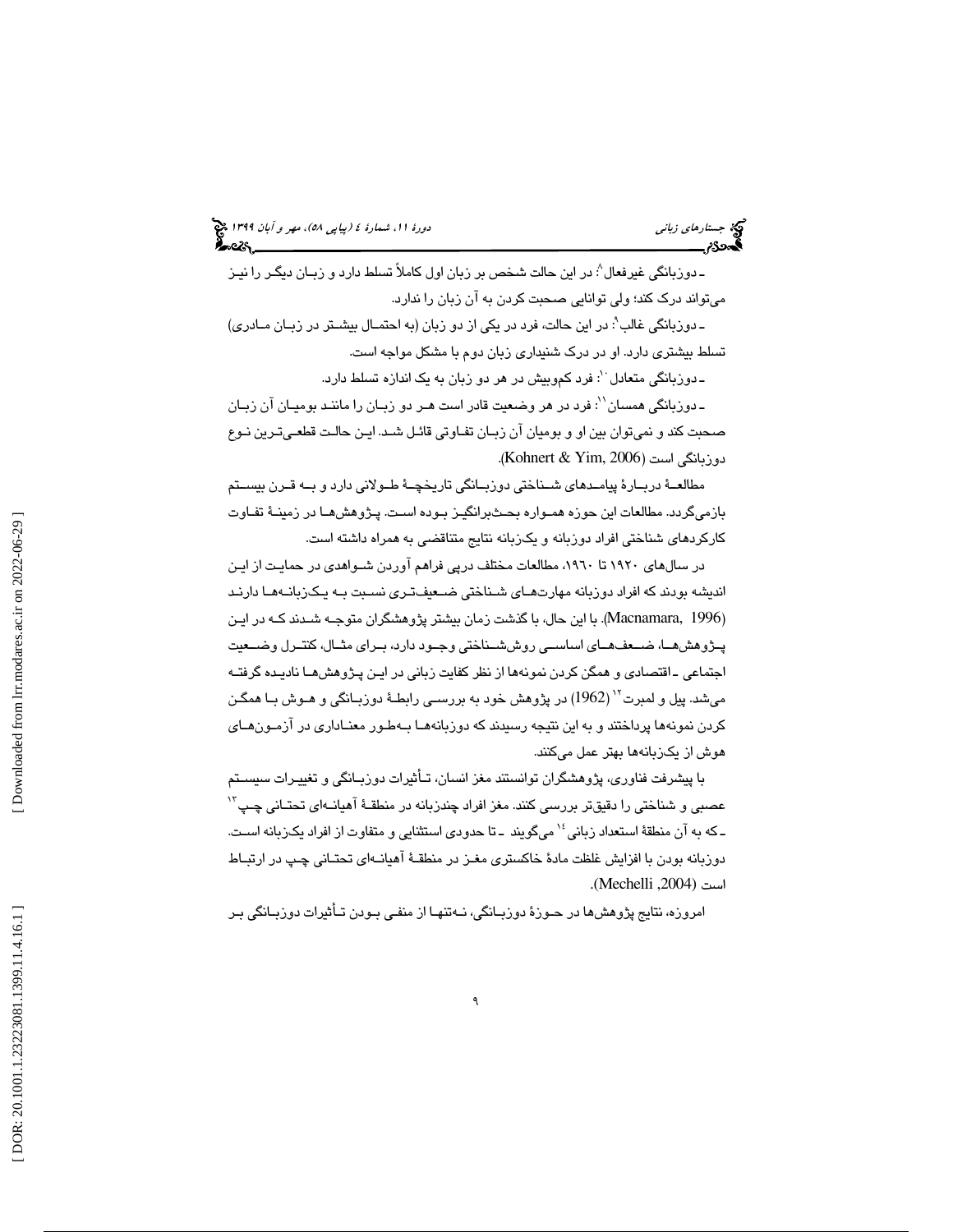# فائزه اديب نيا و همكار مقايسة بازداري شناختي...

فعاليتهاي شناختي حكايت ندارند ؛ بلكه توافق عمدهاي در تأثير مثبت دوزبانگي بـر رشـد شـناختي و تحصيلي وجود دارد (Carlson & Meltzoff, 2008). بـا ايـن حـال، مجـادلات هنـوز درمـورد حوزههاي مختلف شناختي و ارتباط آن با چندزبانگي باقي است. يكي از حـوزه هـاي شـناختي كـه پژوهشگران به بررسی رابطهٔ آن با دوزبانگی علاقهمند هستند، حـوزهٔ کارکردهـای اجرایـی اسـت. كاركردهاي اجرايي مجموعهاي از فرايندهاي كنترل شناختي را در برميگيـرد كـه بـه وسـيل ة قشـر پيشپيشاني <sup>ه (</sup> سازماند*هي* ميشود و عملكرد صحيح آن بـه ابعـاد ســلامت جسـمي و ذهنـي فـرد .(Synder et al., 2015 ) است وابسته

كاركردهاي اجرايي شامل مجموعهاي از توانايي هـاي عـالي شـناختي ماننـد خـودآغـازگري<sup>٦</sup>′، برنامەريزى<sup>٧</sup>، بازدارى شناختى^`، توجه انتخابى^'، انعطـافـپـذيرى شــناختى <sup>٢</sup>، حافظــهكـارى^`و .( Ashknazi et al., 2009 سازماندهي رفتار در طول زمان را شامل ميشود (

رشد و تحول کارکرد*ه*ای اجرایی را میتوان بر اساس نظریهٔ پیچیـدگی و مهـار شـناختی<sup>۲۲</sup> در قالب تحول وابسته به سن و در چارچوب عمليات و قوانين پيچيدهای ـ كه فرد ميتواند تـدوين كنـد و براي حل مسئله استفاده كند ـ بررسي كرد. در اين راستا، آزمونهاي روانشناختي نيـز بـه درك بهتر برخي از مهمترين پرسشهاي مربوط به تحول كاركردهاي اجرايي كمك ميكننـد و مـي تـوان بر اساس پيچيدگي تكاليف، ناتواني فرد را در انجام كاركردهاي اجرايي مشخص كرد. كاركردهـاي اجرايي از پايان سال اول زندگي آشكار ميشوند و بهتدريج تحول مييابند. سپس، در سـنين دو تـا پنجسالگي تغييرات بسيار مهمي در آنها رخ ميدهد و در حدود دوازدهسـالگي اسـت كـه عملكـرد كودك تا حد بسيار زيادي شبيه عملكرد بزرگسالان ميشود (كرمشائي و همكاران، 1393 ).

محتواي ذهن ما در هـر لحظـه از زمـان ـ چنانچـه گـاهي تصـور مـي شـود ـ در كنتـرل كامـل محركهاي محيطي اطرافمان نيسـت ؛ بلكـه بخشـي از اطلاعـات ادراكـي در دسـترس را بـه منظـور پردازش دقيقتر برميگزينيم و به ساير اطلاعات، اجازهٔ ورود به سامانهٔ پردازشي را نميدهيم. بـه اين فرايند فعال انتخاب ادراكي، توجه ميگويند. يكي از رايجتـرين تقسـيم بنـدي هـاي توجـه عبـارت است از: توجه حفظشده، توجه تقسيمشده، توجه جايگزين و توجـه انتخـابي (كـه لازمـة ايـن نـوع توجه بازداري شناختي است). از ميان انواع توجه ـ كه امكان دستيابي به آنها وجود دارد ـ توجـه انتخابي جزء مركزي عملكردشناختي است (جواديپور و همكاران، 1391 ).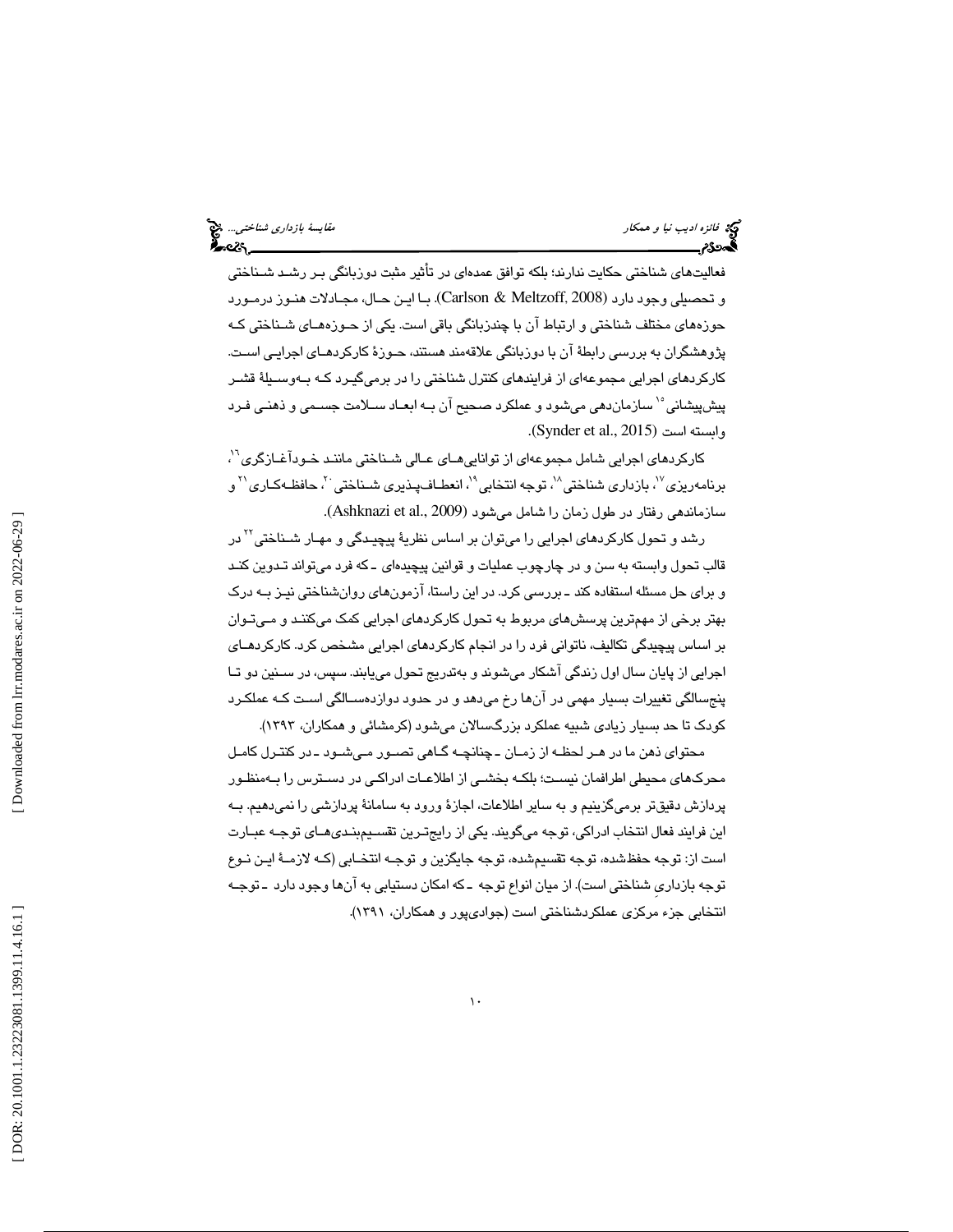توجه انتخابي به توانايي اجتناب از تداخل اطلاعات نامرتبط با تكليف، بازداري آنهـا و انتخـاب اطلاعات مرتبط با هدف اشاره دارد. اطلاعات تـداخل گـر مـيتو اننـد بـه منزلـة پاسـخي غالـب و يـا بهمنزلة پاسخي غيرغالب عمل كنند. درواقع ، توجه انتخابي را ميتوان در اختيار گرفتن يك هـدف و .(Fournier et al., 2008 بازداري ساير اهداف تعبير كرد (

چنانچه گفته شد، لازمهٔ توجه انتخابي بازداري شناختي است. بازداري بـه توانـايي سـركوب و خاموش كردن آگاهانهٔ پاسخهاي خودكار و غالب بهمنظور ارائهٔ پاسـخهـاي مناسـبـتـر و هدفمنـد اشاره دارد. ويژگي بازداري در منع پاسخها يا كنترل محركهاي مزاحم است. توانـايي مقاومـت در برابر پاسخ خودكار به فرد انعطافپذيري شناختي و امكان كنترل تـداخل هـا را مـي دهـد. بـا زداري پيشنيازي براي سطوح بالاتر كاركردهاي اجرايي مانند برنامـه ريـزي، خـودكنترلي و خـودتنظيمي .(Kadosh et al., 2011 ) ميآورد فراهم

بارکلي<sup>۲۲</sup> بر اين باور است که بازداري، چندبعدي و شامل سه فرايند بههمپيوسته است. فراينـد اول، بازداري پاسخ خودكار به يك رويداد است ، فرايند دوم، توقف پاسـخ جـاري و ايجـاد فرصـت درنگ (تأخير) در تصـميم گيـري بـراي پاسـخ دادن و فراينـد سـوم، حفـظ دور ة درنـگ (تـأخير) و پاسخهاي خودفرمان ـ كه از قطع رويدادها و پاسخهاي رقيب در اين دوره اتفـاق مـي افتـد (كنتـرل تداخل) ـ است (Maehler & Schuchardt, 2011).

با وجود توجه بسياري از پژوهشگران به مقول ة بازداري شناختي، درك و دسترسي به مفهـوم واقعي بازداري شناختي پيچيده است. دو راهبرد، براي مطالعهٔ فراينـدهاي شـناختي اسـتفاده شـده است: فنهاي خودگزارشي (مصـاحبه و پرسـش نامـه) و اسـتفاده از الگوهـاي تجربـي ـ شـناختي. مصاحبهها و پرسشنامهها فقط جنبههـايي از شـناخت را كـه قابـل كلامـي سـازي اسـت ارزيـابي ميكنند و اين قبيل دادهها فقط ميتوانند حمايتهاي نسبي براي مدلهاي شناختي اخـتلالات فـراهم آورند. وجود اينچنين مشكلاتي در ارتباط با مصاحبهها و پرسشنامـه هـا سـبب افـزايش كـاربرد مفاهيم و الگوهاي تجربي ـ شناختي شده است.

آزمون استروپ يكي از كارآمدترين ابزارهايي است كه به مطالعـهٔ بـازداری شـناختی و توجـه انتخابي به صورت عملي ميپردازد و نتـايج آن مسـتقيماً از عملكـرد فـرد اسـتخراج مـي شـود . ايـن آزمون بهنام جان رايدلي استروپ<sup>،۲</sup> (1935) ـ كه نوع رنگي اين آزمون را ابـداع كـرد ـ نـامِگـذاري شد. از آن پس تاكنون شكلهاي گوناگون اين آزمون نظير استروپ جهتدار، اسـتروپ بـو و مـزه،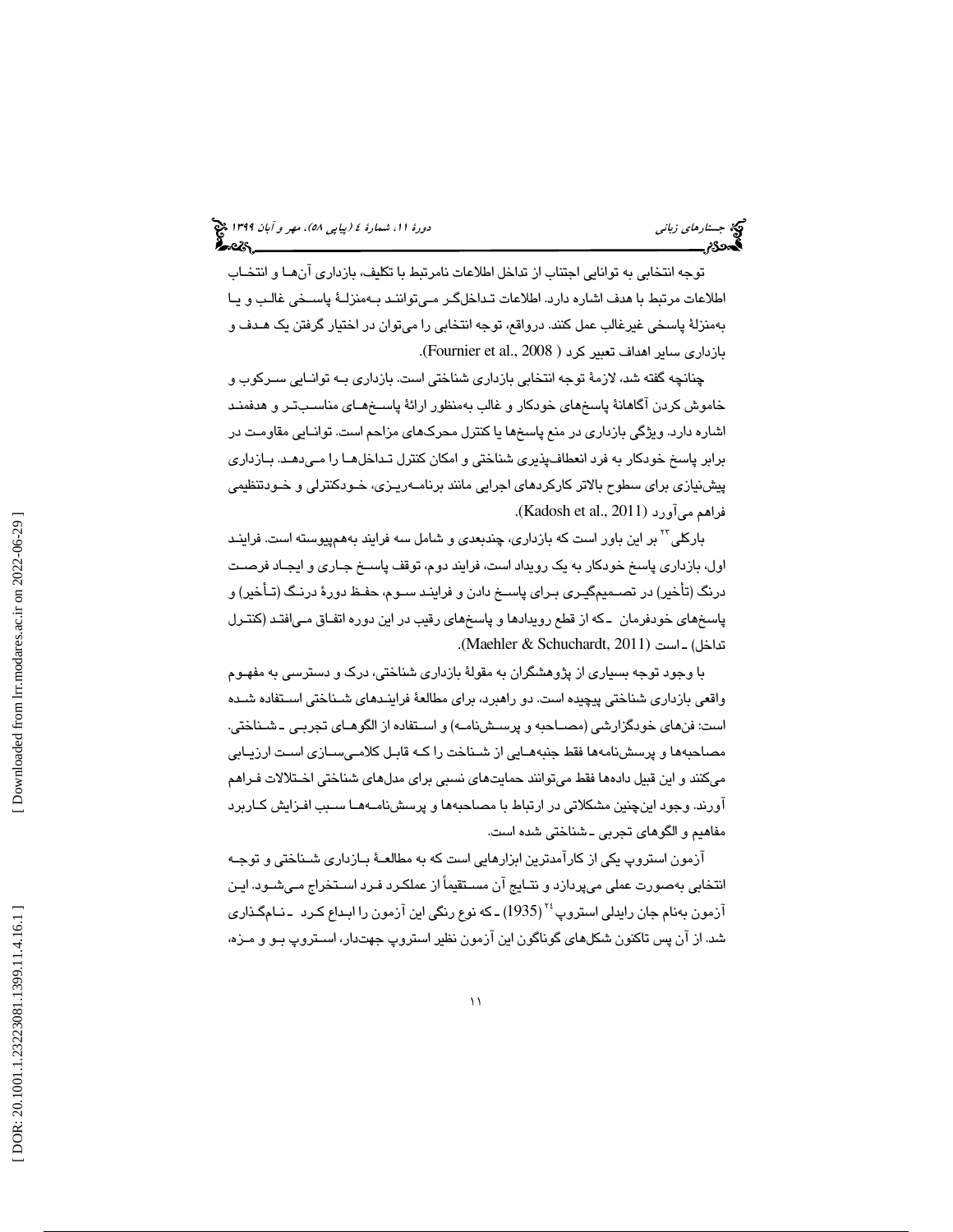# فائزه اديب نيا و همكار مقايسة بازداري شناختي...

استروپ عددي، استروپ دخانيات، استروپ شكل و ... سـاخته و اسـتفاده شـده اسـت (بـه نقـل از اديبنيا و كاكاوند، ١٣٩٦). در پـژوهش حاضــر نيـز بـرای سـنجش بــازداری شــناختی از ازمــون استروپ عددي ـ كه نسخة فارسي آن براي نخستينبـار از سـوي محقـق ( نويسـندة اول پـژوهش حاضر) ساخته شده و در ايران هنجارشده ـ استفاده شده است

# . 4 روش پژوهش

پژوهش حاضر با توجـه بـه ماهيـت موضـوع، توصـيفي از نـوع علـي ـ مقايسـه اي اسـت. در ايـن پژوهش بازداري شناختي (عملكـرد در آزمـون اسـتروپ عـددي) بـين دو گـروه از دانـش آمـوزان دوزبانه و تكزبانه مقايسه شد. جامع ة آماري پژوهش حاضر شامل تمام دانشآمـوزان دور ة دوم متوسطهٔ شهر قزوين بود. گروه نمونه شامل ۹۰ دانشآموز (٤٥ دانشآموز يـكـزبانــهٔ فــارس و ٤٥ دانشآموز دوزبانهٔ ترک ـ فارس و کرد ـ فارس) بود که به روش نمونهگیری هدفمند انتخاب شـدند و به آزمون رايانهاي استروپ عددي پاسخ دادند. بهدليل عدم همكاري كامل برخـي از افـراد نمونـه در پاسخگويي به آزمون استروپ عـددي، تعـداد افـراد نمونـه بـه ٣٩ دانـش آمـوز يـكـزبانـه و ٤٣ دانشآموز دوزبانه كاهش يافت.

## . 1ـ 4 ابزار پژوهش

1ـ 1ـ 4 . پرسشنام ة دموگرافيك: پرسشهايي نظير سن، رشت ة تحصـيلي، زبـان مـادري و شـهر محل تولد در اين پرسشنامه گنجانده شده بود.

آزمون استروپ عددي: آزمون استروپ در سال 1935 از سوي جان رايـدلي اسـتروپ 2ـ 1ـ 4 . براي ارزيابي توجه انتخابي و بازداري ابداع شد از آن زمان بـه بعـد انـواع مختلفـي از ايـن آزمـون ساخته شده است.

آزمون استروپ عددي شامل 96 جفت عددي است كه 48 جفت آن براي مقايسة فيزيكـي و 48 جفت آن براي مقايسة عـددي بـه كـار مـي رود. در 48 جفتـي كـه مقايسـة فيزيكـي روي آن انجـام ميشود، 16 جفت اعداد ناهمخوان، 16 جفت همخـوان و 16 جفـت عـدد هـم خنثـي هسـتند، در 48 جفتي هم كه مقايسة عددي انجام ميشود، همين ترتيب ويژگيها برقرار است. تكليف آزمودني ايـن است كه در بخش مقايسة فيزيكي، عددي را كه از لحاظ اندازة فيزيكي بزرگتر است انتخـاب كنـد و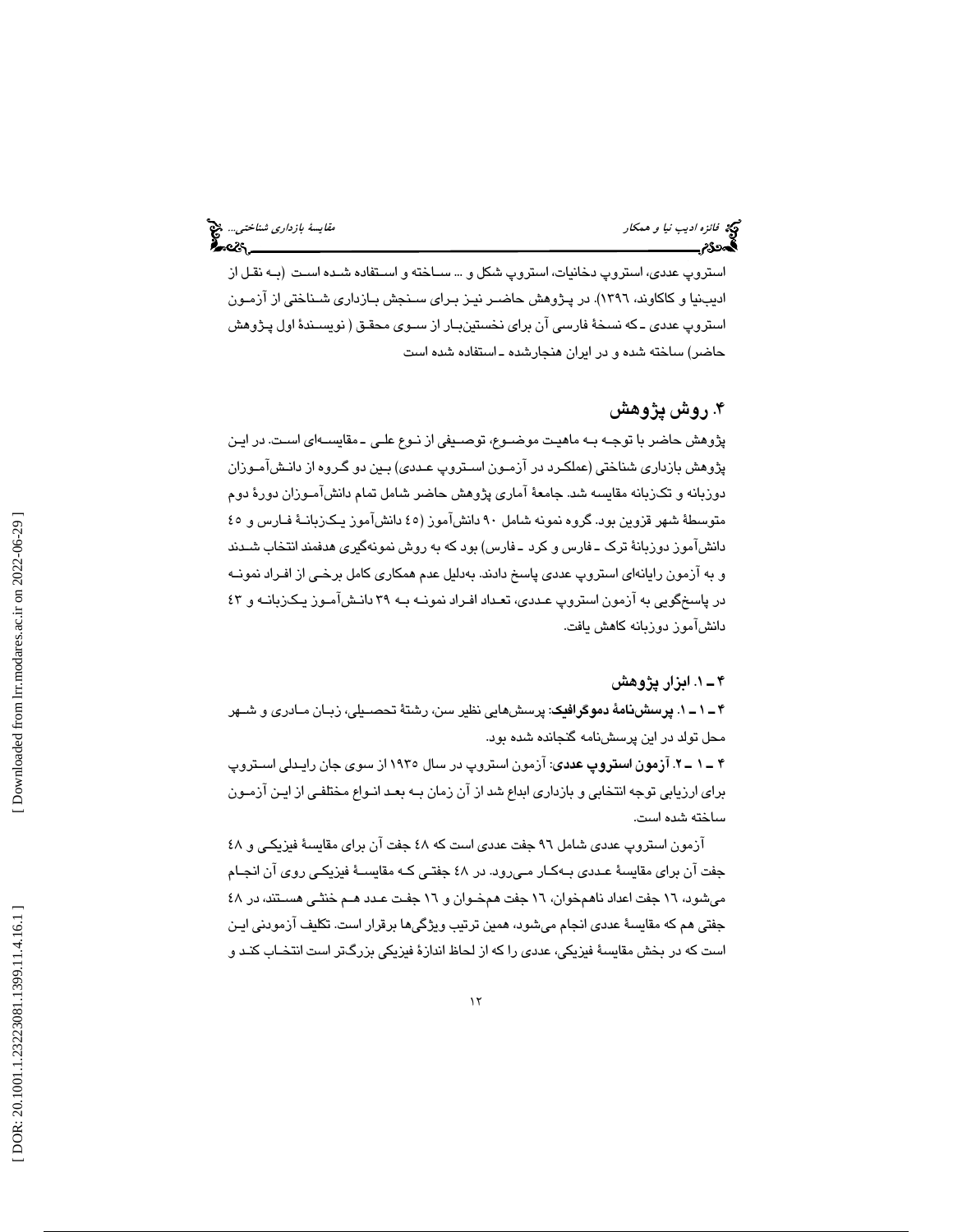در بخش مقايسة عددي، عددي را كه از لحاظ ارزش عددي بزرگتر است انتخاب كند. ايـن آزمـون از سوي محقق ساخته شد.

در بخش استروپ عددي در 16 جفت اعداد همخوان، عددي كه ارزش عـددي بيشـتري دارد بـا فونت بزرگتر و عددي كه ارزش عددي كمتري دارد، با فونت كوچكتر نوشته شـده اسـت . در 16 جفت اعداد ناهمخوان، عددي كه ارزش عددي بزرگتري دارد با فونت كوچكتر نوشته شده اسـت . در 16 جفت عدد خنثي هم اعداد با فونت يكسان نوشته شده است نيا . 16 جفت عدد در هـر يـك از بخـش هـا عبـارت انـد از: ـ ،2 2ـ 1 ـ ،7 7ـ ،6 3ـ ،4 4ـ 3،1 ـ ،7 7ـ ،2 1ـ ،6 6ـ ،1 8ـ ،9 9ـ 8،6  $4.8 - 0.4 - 0.7 - 0.9 - 0.9$ 

در بخش استروپ فيزيكي، در 16 جفت هـم خـوان، عـددي كـه ارزش عـددي بيشـتري دارد بـا فونت بزرگتر و عددي كه ارزش عددي كمتري دارد با فونت كوچكتر نوشـته شـده اسـت . در 16 جفت ناهمخوان، عددي كه ارزش عددي بزرگتري دارد با فونت كوچكتر نو شته شـده اسـت . ايـن ١٦ جفت عدد در هر يک از بخشهاي همخوان و ناهمخوان عبـارت انـد از: ١ ـ ٢، ٢ ـ ٣،١ - ٤، ٤ ـ ٣، ـ ،7 7ـ 6 8،6 ـ ،7 7ـ ،2 1ـ ،6 6ـ ،1 8ـ ،9 9ـ 3،2 ؛4ـ ،9 9ـ ،4 3ـ ،8 8ـ امـا در 16 جفـت خنثي، يكبار 16 جفت عدد با ارزش عددي يكسان، اما با فونت متفاوت نوشته شده اسـت كـه در 8 جفت، عدد سمت راست، فونت بزرگتري دارد و در 8 جفت ديگر، عدد سمت چپ فونت بزرگتـري دارد. اعداد خنثي در بخش استروپ فيزيكي عبـارت انـد از: ،8 7ـ ،7 6ـ ،6 4ـ ،4 3ـ ،3 2ـ ،2 1ـ 1  $-9 - 9 - -$ 

در پژوهش حاضر، آزمون استروپ عددي به صورت رايانهاي بر اسـاس زبـان دلفـي سـاخته شد. آزمودنيها ابتدا وارد مرحلهٔ آزمايشي آزمون ميشوند. ١٠ جفت عدد براي كوشش تمرينـي و آشنايي با آزمون، پيش از شروع مقايسهٔ عددي و مقايسهٔ فيزيكي قرار داده شـده اسـت. آزمـودني بايد برای انتخاب عدد سمت چپ از كليد z و برای انتخاب عدد سمت راست از كليد ؟ اســتفاده كنـد، با كليد spacebar هم وارد مرحلهٔ بعدي آزمون ميشود و مرحلهٔ اصـلي آزمـون آغـاز مـيشـود. آزمودني براي پاسخ به هر مقايسه 3000 ميليثانيه فرصـت دارد. در هـر بخـش نيـز ترتيـب قـرار گرفتن اعداد تصادفي است.

برونداد آزمون استروپ عـددي شـامل جفـت اعـداد مـورد مقايسـه، زمـان واكـنش، انتخـاب آزمودني، درست يا نادرست بودن پاسخ و نوع مقايسه (مقايسهٔ فيزيكي و مقايسهٔ عددي) است كـه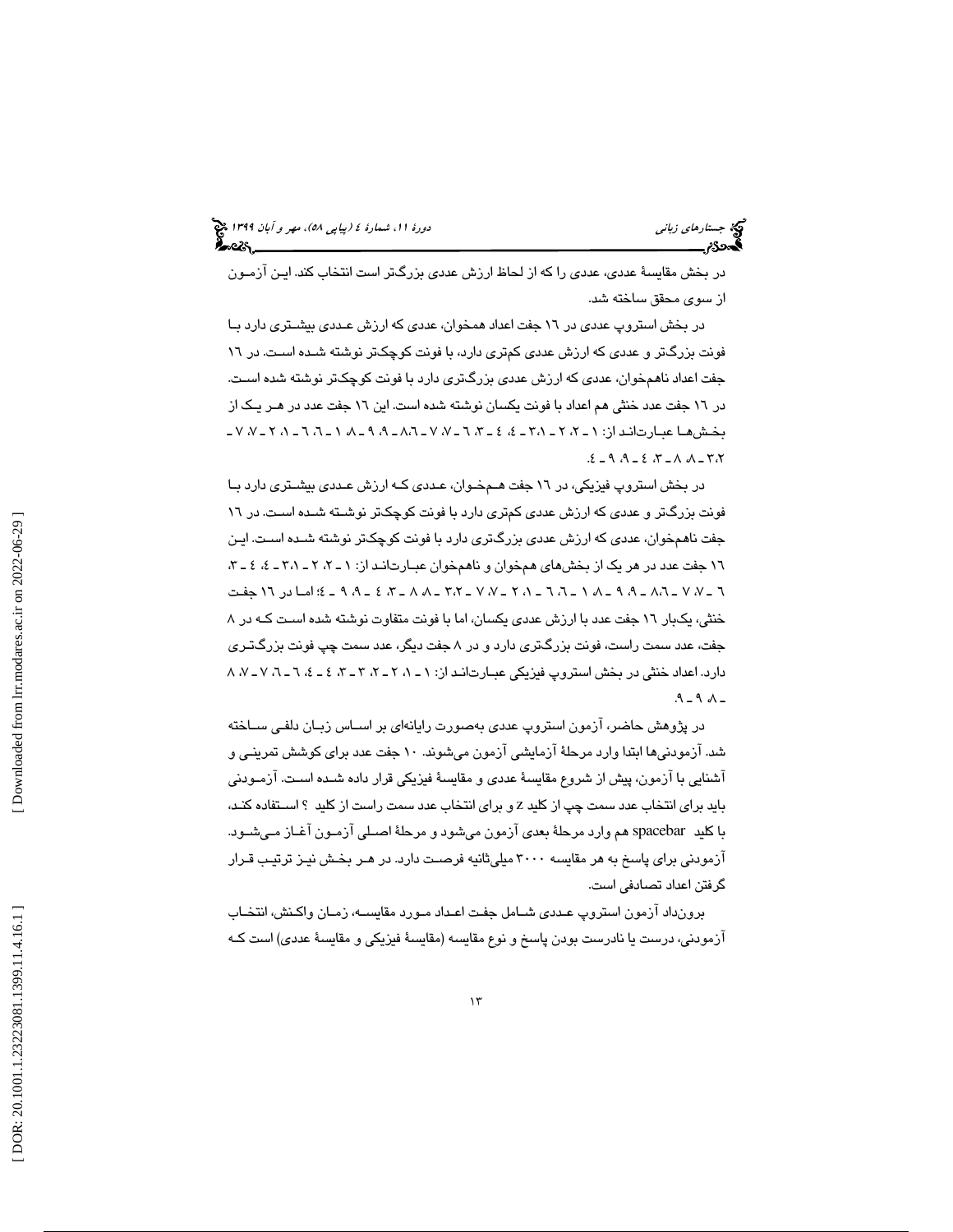| <i>مقا</i> یسهٔ <i>بازداری شناختی… چ</i> خ<br><b>منت</b> ابی |  |
|--------------------------------------------------------------|--|
|                                                              |  |

در يک فايل با فرمت اکسس<sup>°۲</sup> ذخيره ميشود. بهمنظور تعيين اثر استروپ، نمـرهٔ تـداخل از طريـق محاسبة تفاوت بين زمان واكنش به اعداد همخوان و ناهمخوان محاسبه ميشود:

زمان واكنش به اعداد همخوان - زمان واكنش به اعداد ناهمخوان = اثراستروپ با استفاده از اين آزمون مىتوان اثراسـتروپ عـددى'`` و اثـر اسـتروپ فيزيكـي'`` را محاسـبه نسـخة فارسـي ايـن آزمـون از سـوي محقـق سـاخته شـد. پايـايي آزمـون بـا اسـتفاده از روش بازآزمايي روي 100 نفر، 86 درصد به دست آمد. اثر استروپ بيشتر، بيانگر تداخل بيشتر و سـطح بازداري شناختي پايينتر است (اديبنيا و كاكاوند، 1396 ).

. 2ـ 4 شيو ة اجراي پژوهش: پـس از تهيـ ة ابزارهـاي جمـع آوري اطلاعـات، بعـد از همـاهنگي ايجادشده با حراست، معاونت پژوهش و معاونـت ابتـدايي آمـوزش وپـرورش، مجـوز جمـع آوري اطلاعات كسب شد. سپس پژوهشگر با حضـور در مـدارس ، ضـمن همـاهنگي بـا مـدير و دبيـران مربـوط، آزمـون ذكرشـده را اجـرا كـرد. بـراي تحليـل داده هــاي جمـعآوريشــده از نـرمافـزار اس.پي.اس.اس. نسخة 22 استفاده شده است. براي توصيف دادههاي جمعآوريشده از ميـانگين و انحراف استاندارد و براي پاسخگـويي بـه پرسـش پـژوهش از روش تحليـل واريـانس چنـدمتغيره (مانوا) استفاده شد.

## . 5 يافته ها

در پژوهش حاضر، ميانگين و انحراف استاندارد سن افـراد نمونـه بـه ترتيـب 20/ و 16 43 درصـد بود. از ميان دانشآموزان نمونهٔ حاضر، ٣٢ نفر در رشـتهٔ علـوم تجربـي، ٢٧ نفـر در رشـتهٔ علـوم انساني و ٢٣ نفر در رشتة رياضي مشغول به تحصيل بودند.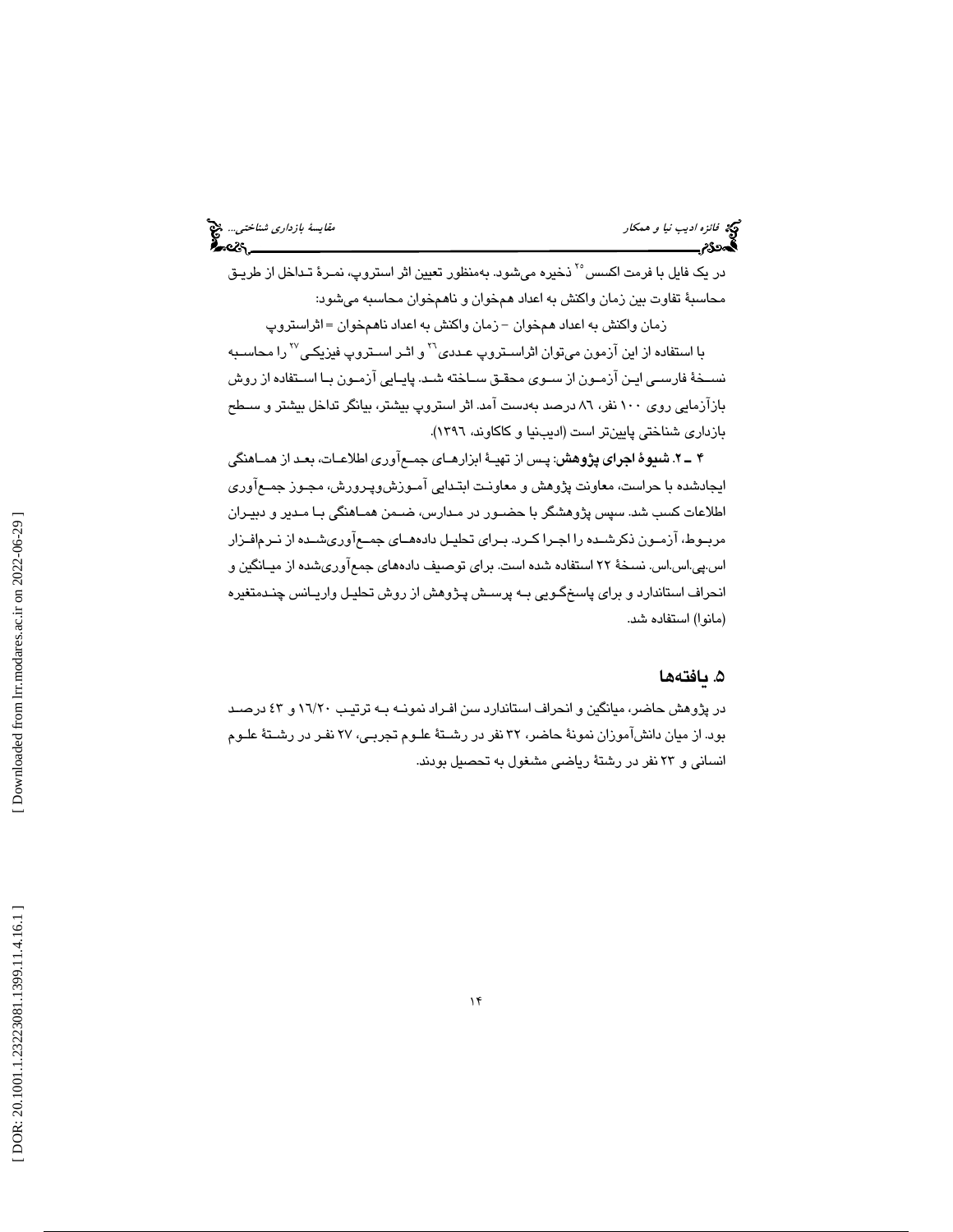(پياپي 58)، مهر و آبان 1399 جستارهاي زباني دورة ،11 شمارة 4

| <b>جدول ۱</b> : آمارههای توصیفی متغیرهای پژوهش       |                    |                      |                             |                                      |  |
|------------------------------------------------------|--------------------|----------------------|-----------------------------|--------------------------------------|--|
| Table1: Descriptive statistics of research variables |                    |                      |                             |                                      |  |
|                                                      | دانش!موزان یکزبانه |                      | دانش!موزان دوزبانه          |                                      |  |
| انحراف<br>استاندار د                                 | ميانگين            | انحراف<br>استاندار د | ميانگين                     | گروه<br>متغىر                        |  |
| <b>۱۲۱/۷۹</b>                                        | <b>077/11</b>      | <b>AV/10</b>         | rrrr/r.                     | زمان واکنش به جفت عددی هم-<br>خوان   |  |
| ۱۲۲/٦۳                                               | <b>TVA/T1</b>      | 90/۲۷                | <b>TA0/AV</b>               | زمان واکنش به جفت عددی ناهم-<br>خوان |  |
| $\lambda \cdot 7/\cdot \Lambda$                      | ٣٥٨/٨٦             | ۳۹/۳۸                | $Y \cdot \mathcal{L}/0 \xi$ | زمان واکنش به جفت فیزیکی هم-<br>خوان |  |
| $\mathcal{N}(\mathcal{A})$                           | 11/0/33            | ۸/۰۸ ک               | <b>TAN/AE</b>               | زمان واکنش به جفت فیزیکی<br>ناهمخوان |  |
| $Y \cdot / \Lambda$ 0                                | ۱۰۵/۷۹             | 19/92                | 07/07                       | اثر استروپ عددی                      |  |
| <b>YA/YV</b>                                         | ۱۳٦/۲۹             | $Y \cdot N2$         | ۷٥/۳۰                       | اڻر استروپ فيزيکي                    |  |

نتايج جدول شمارة 1 نشان ميدهد كه زمان واكنش هـا، اثـر اسـتروپ عـددي و اثـر اسـتروپ فيزيكي در دانشآموزان يكزبانه بيشتر از دانشآموزان دوزبانه است.

جدول 2: نتايج آزمون لوين براي بررسي برابري واريانس ها **Table2:** Levin test results to check the equality of variances

| سطح معناداري | درجهٔ آزادی | درجهٔ آزادی |              | متغير وابسته      |
|--------------|-------------|-------------|--------------|-------------------|
|              | دوم         | اول         |              |                   |
| .109         | ۸۰          |             | $\cdot$ /۲۸٤ | اثر استروپ عددی   |
| .19          | ۸۰          |             | ۱/٦٨٨        | اثر استروپ فیزیکی |

قبل از استفاده از آزمون تحليل واريانس چندمتغيره براي رعايت پيشفرضهاي آن، از آزمـون باكس و لوين استفاده شد. بر اساس نتايج آزمون باكس كه براي هيچيک از متغيرها معنادار نبـوده است، شرط همگني ماتريسهاي واريانس/ كوواريـانس بـه درسـتي رعايـت شـده اسـت ( 08/0 =P,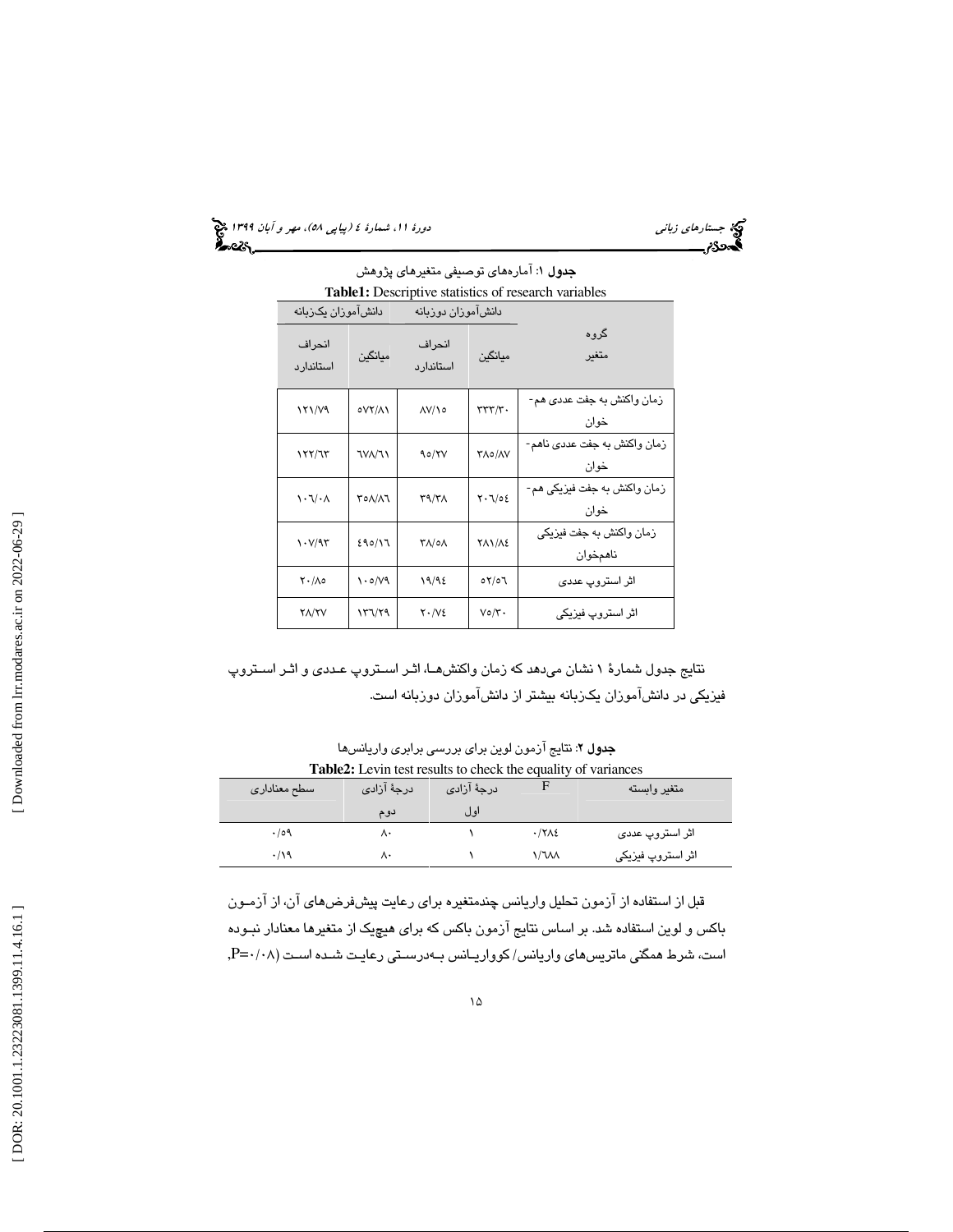فيخ ف*ائزه اديب نيا و همكار مقتصد بازداري شناختي..*. فيخ<br>الصحافة بازداري شناختي...<br>**الص**حافة بازداري مقايسة بازداري شناختير مقايسة بازداري شناختير بازداري شناختير بازداري شناختير بازداري شناختير

20/2 =F , 79/6= BOX(. همانطور كه در جدول شمارة 2 مشاهده ميشـود ، بـر اسـاس آزمـون لوين و عدم معناداري آن براي همهٔ متغيرها، شرط همساني واريانسهاي بينگروهـي نيـز رعايـت شده است . بنابراين ، آزمون تحليل واريانس چندمتغيره قابل اجراست.

جدول 3: نتايج آزمونهاي معنيداري مانوا براي اثر اصلي متغيرهاي وابسته **Table 3:** Results of Manova significance tests for the main effect of dependent variables

| مجذور اتا | سطح معناداري                | درجة      | درجة  |                | مقدار آمارهٔ | ازمون         |
|-----------|-----------------------------|-----------|-------|----------------|--------------|---------------|
|           |                             | آزادی خطا | آزادی |                | ازمون        |               |
|           |                             |           | فرضيه |                |              |               |
| .7V       | $\cdot$ / $\cdot$ $\cdot$ \ | ٧٩        |       | $\Lambda$ Y/97 | $\cdot$ /۳۲  | لامبداي ويلكز |

همانطور كه در جدول شمارة 3 ملاحظه ميشود ، سطح معن ا داري آزمون لامبداي ويلكز، استفاده از تحليل واريانس چندمتغيره را مجاز ميشمارد. بر اين اساس، اثر گروه بر تركيب خطي متغيرهاي وابسته معنادار است. به عبارت ديگر، بين دانشآموزان دوزبانه و يكزبانه حداقل در يكي از متغيرهاي وابسته، تفاوت معناداري وجود دارد. مجذور اتا در آزمون لامبداي ويلكز نشان ميدهد كه 67 درصد واريانس مربوط به اختلاف گروهها تحت تأثير متغيرهاي وابسته است.

جدول 4: نتايج تحليل واريانس چندمتغيره استروپ عددي و استروپ فيزيكي در دانشآموزان دوزبانه و يكزبانه

**Table4:** Results of multivariate analysis of variance of numerical and physical stroop in bilingual and monolingual students

| متغيرهاي وابسته  | مجموع       | درجة  | ميانگين     |               | سطح                         | مجذور اتا   |
|------------------|-------------|-------|-------------|---------------|-----------------------------|-------------|
|                  | مجذورات     | آزادی | مجذورات     |               | معنادارى                    |             |
| اثر استروپ عددی  | $oVAo.$ /۲۲ |       | $oVAo.$ /۲۲ | 13/12         | $\cdot$ / $\cdot$ $\cdot$ \ | .77         |
| اثراستروپ فیزیکی | V1. VY/1Y   |       | V1. VY/1Y   | <b>۱۲۰/0۷</b> | $\cdot$ / $\cdot$ $\cdot$ \ | $\cdot$ /٦١ |

باتوجه به نتايج جدول شمارة 4 ، بين دانشآموزان دوزبانه و يكزبانه در اثر استروپ عددي و اثر استروپ فيزيكي تفاوت معناداري وجود دارد. بدين معني كه در عملكرد بازداري شناختي در دو گروه تفاوت معناداري وجود دارد.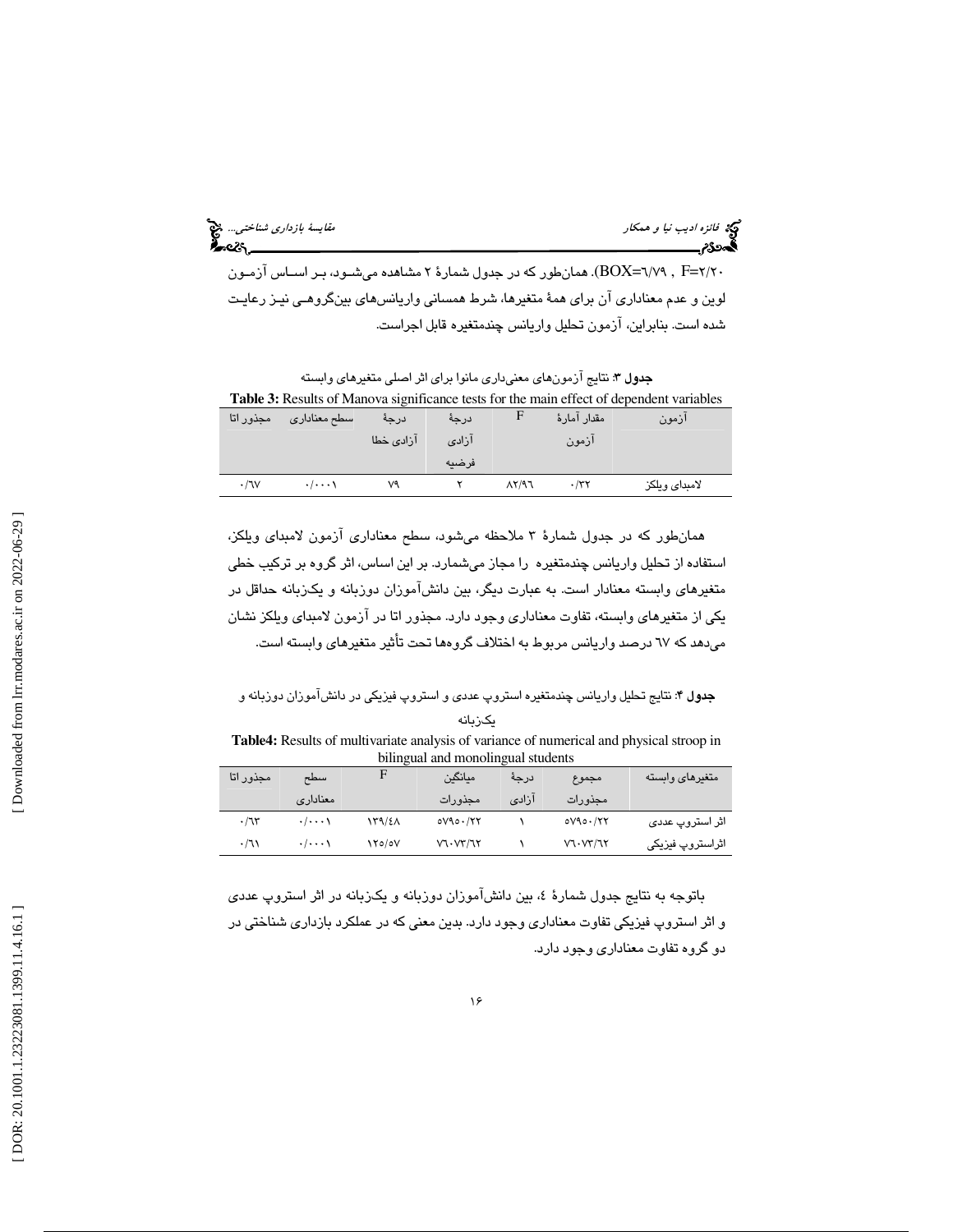# . 6 نتيجه

هدف پژوهش حاضر، مقايس ة عملكرد بازداري شناختي در دانشآموزان دوزبانه و يكزبانـه بـود. نتايج پژوهش نشان داد كه اثر استروپ عددي و اثر استروپ فيزيكي، در دانـش آمـوزان يـك زبانـه بيشتر از دوزبانه است. چنانچه گفته شد ، آزمون استروپ عددي، ابـزاري بـراي سـنجش بـازداري شناختي است . بنابراين ، دانشآموزان دوزبانه در آزمون استروپ دچـار تعـارض كـم تـري شـدند، نمر ة تداخل پايينتري گرفتند و عملكرد بهتري در بازداري شناختي داشتند.

اين نتيجه با يافتــهـمـاي پـژوهش،مـاي بياليســتوک و همکــاران (2005)، کارلســون و ملتــزوف 2008)، بياليستوك و ويسـوانتان ( 2009)، پريـور و مـك وينـي ( 2020 )، كاشـن و ويلـي ( 2011)، ) پــولين ـ دوبيــوس و همكــاران ( 2011) و بلومنفلــد و ماريــان (2011) هــمخــواني دارد. در ايــن پژوهشها نيز نتيجـه گيـري شـده اسـت كـه عملكـرد دو زبانـه هـا در فعاليـت هـاي شـناختي ماننـد كنترلشناختي، انعطافپذيري و بازداري شناختي بهتر از يكزبانههاست.

با استناد بر یافتههای تصویربرداری عصبی، فرض بر آن است كـه شـكنج كمربنـدی قـدامی $^{\wedge \wedge}$ نقـش مهمـي در كنتـرل شـناختي بـر عهـده دارد. نقـش ويـژ ةايـن قشـر در كنتـرل ـ شـناختي، جست<code>وجوی</code> تضاد میان تکالیف رقیب و فعال همزمان و نیز درگیر کردن قشر خلفـی طرفـی پـیش پیشانی°<sup>۲</sup> برای حل تضاد است (Floyd et al., 2009).

با توجه به يافتههاي پژوهش (عملكرد بهتر دوزبانهها از يكزبانهها در بـازداري شـناختي) بـه - نظر ميرسد ناحية شكنج كمربندي قدامي، در افراد دوزبانه عملكرد بهتري دارد؛ زيرا افراد دوزبانـه عملكرد بهتري در سركوب كردن تداخل مربوط به محركي كه با پاسخ اوليه رقابت ميكند، دارنـد و فرد در كنترل مزاحمـت هـاي ناشـي از تكـاليف مختلـف بهتـر عمـل مـي كنـد ؛ درنتيجـه ، در آزمـون استروپ عددي عملكرد بهتري دارد.

دوزبانگي با ايجاد مسـ يرهاي عصـبي جديـد در مغـز مـي توانـد تـداخل را كـاهش و درنتيجـه ، بازداري شناختي را افزايش دهد (محمـدي و همكـاران ، 1398). كارلسـون و ملتـزوف ( 2008) نيـز اعتقاد دارند كودكان دوزبانه بايد هميشه يك حالت از زبان را (مثلاً فنجان) بازداري كننـد تـا حالـت ديگر (مثلاً كاپ) را فعال كنند و اين تمرين هميشگي در تغييـر بـين نمادهـا در مغـز و انتقـال از يـك نماد به نماد ديگر، انعطافپذيري را در دوزبانهها افزايش ميدهد.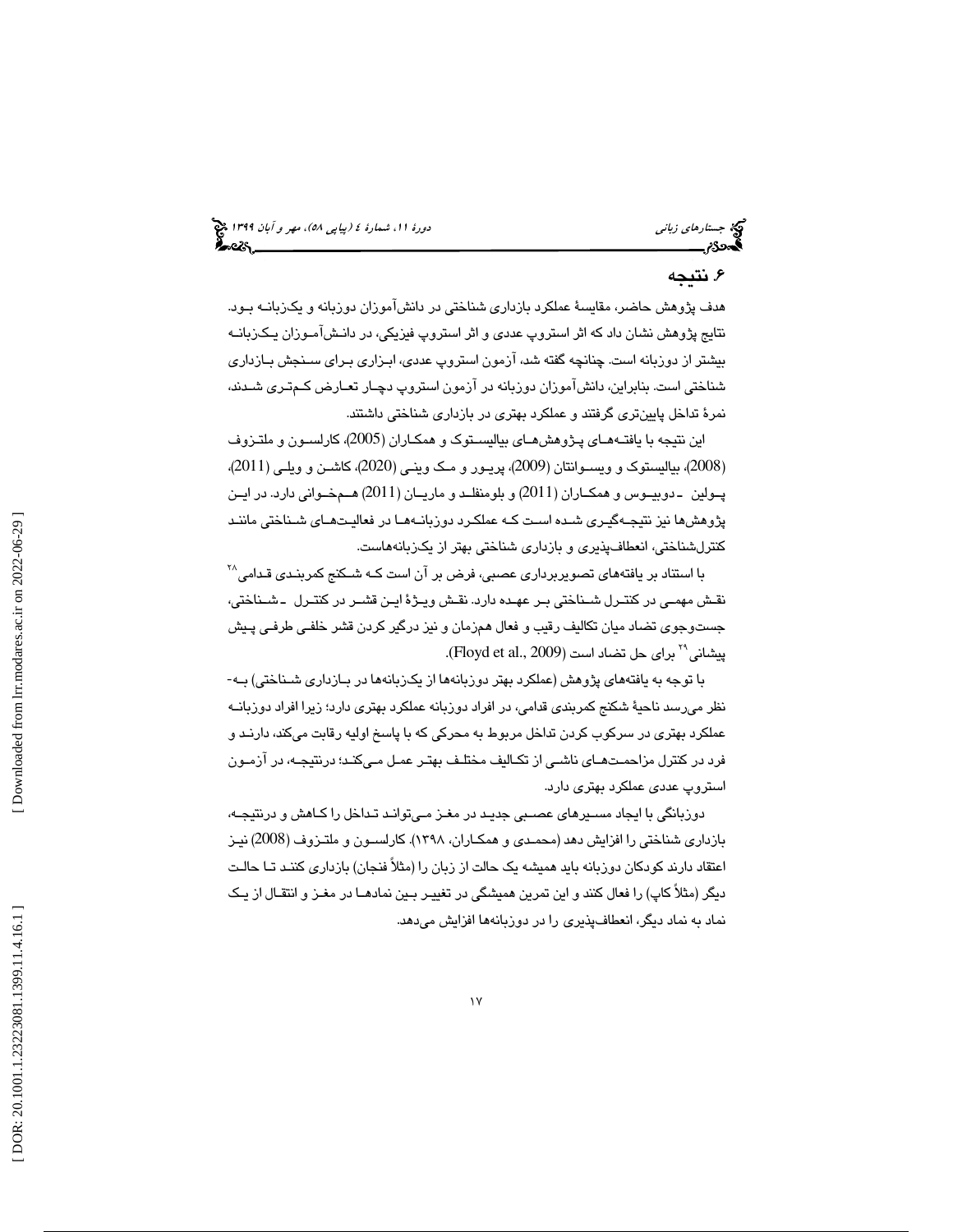# فيخ فائزه *اديب نيا و همكار مقايسة بارداري شناختي..*. فيخ<br>الصحافة<br>**الصحافة**م

بازداري شناختي نيز شـامل توانـايي تغييـر بـين مجموعـه اي از پاسـخ هاسـت. دانـش آمـوزان دوزبانه داراي مجري مركزي قويتري هستند . از آنجا كه اطلاعات زباني بيشـتري در دوزبانـه هـا دائماً به چالش و فعاليت كشيده ميشود ، اين افراد سـازمان دهـي و مـديريت بيشـتري بـر كنتـرل ـ شناختي خود دارند.

با توجه به مطالب پيشين ، ميتوان گفت افراد دوزبانه بهدليل اينكه به زبانهاي متنوعي صـحبت ميكنند ، از راهكارهاي شناختي مؤثرتري در برخورد با مسـائل اسـتفاده مـي كننـد. تـداخل متقابـل زبانها را ميتوان عاملي درنظر گرفت كه فرد دوزبانـه را بـا موقعيـت هـايي روبـه رو مـي كنـد كـه ميآموزد تا از راهكارهاي شناختي مناسبتري استفاده كند و اين راهكارهـا سـبب بهبـود عملكـرد شناختي آنها ميشود. همچنين ، توانايي جانشينسازي نمـادين بـه اشـكال مختلـف سـبب برتـري دوزبانهها در عملكرد شناختي ميشود و اين اثر بهدليل تعامل و ارتباط متقابـل دو زبـان بـه وجـود ميآيد. بنابراين، از آنجا كـه در دوزبانــههـا هـر دو زبـان بـهطـور متقابـل فعـال هسـتند و منـاطق بازنماييهاي مشتركي در مغز دارند، افراد دوزبانه توانايي بيشـتري در بـازداري و توجـه انتخـابي در فرايندهاي شناختي دارند.

7. پي ها نوشت

- 1. Bialystok
- 2. Carlson & Meltzoff
- 3. Viswanathan, M.
- 4. Prior, A & MacWhinney, B
- 5. Cushen, P.J. & Wiley, J
- 6. Poulin-Dubois
- 7. B.lumenfeld, H.K. & V.Marian, V
- 8. Passive bilingualism
- 9. Dominant bilingualism
- 10. Balanced bilingualism
- 11. Equal bilingualism
- 12. Peal, E & Lambert, W.E.
- 13. Left lower parietal
- 14. Language talent area
- 15. Prefrontal crtex
- 16. Self initiation
- 17. Planning
- 18. Cognitive inhibition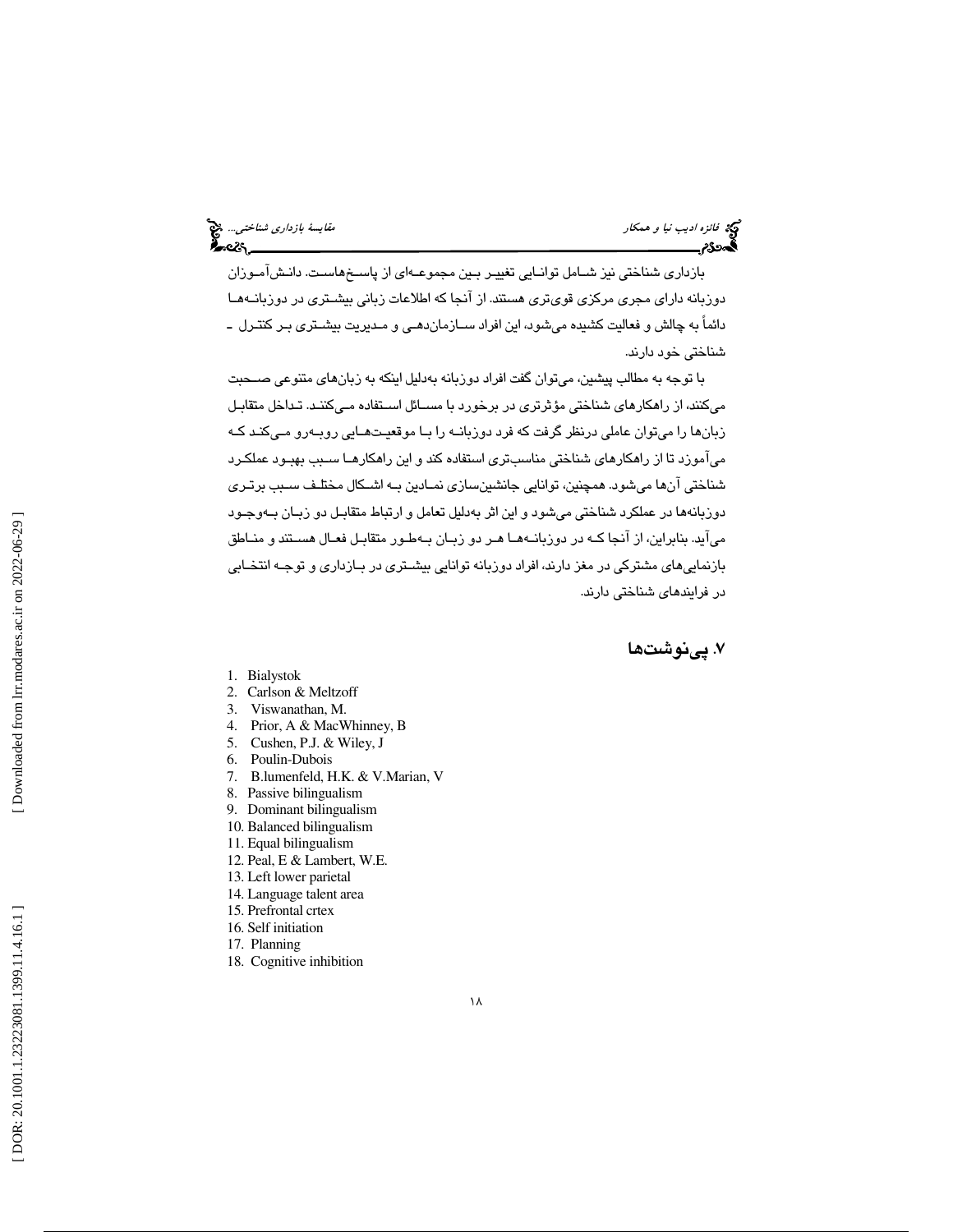دورهٔ ۱۱، شمارهٔ ٤ (پياپي ٥٨)، مهر و آبان ۱۳۹۹ چخ محاصرة

كيخ جست*ارهاي زباني*<br>**محمدد تر** 

- 19. Selective attention
- 20. Cognitive flexibility
- 21. Working memory
- 22. Cognitive complexity and contrl theory
- 23. Barkly, R.A.
- 24. Stroop, J.R.
- 25. Access
- 26. Numerical stroop effect
- 27. Physical stroop effect
- 28. Ventral cingulate gyrus
- 29. Dorsolateral prefrontal cortex

# . 8 منابع

- اديبنيا، فائزه و عليرضا كاكاوند (١٣٩٦). «مقايسهٔ بازداري شـناختي در ســه گـروه از دانـش-آموزان با پيشرفت رياضي بالا، متوسط و پايين». *راهبرد<i>های شناختي در پــادگيری.* **د** ۰. ش ۹. صص ۱۰۳ – ۱۱۱.
- برزگرفرد، شرمین و هادی کرامتی (١٣٩٤). «بررسی کنترل شـناختی، حـل مسـئلهٔ اجتمـاعی و عزتنفس بين دانـش|مــوزان يـكــزبانــه و دوزبانــه». *روان#نناســي شــناختــي. د ۳*. ش ۳/V).  $-19 - 71$ .
- پيرهاني، علي و همكاران ( 1394 «). كاركردهاي شناختي، پيشمهارتهـاي شـنيداري و تـوانش های زبانی در کودکان تکزبانه و دوزبانه»*. روان شناسی شناختی.* د ۳. ش ۳ (۷). صــص ۶۲  $.07 -$
- جـواديپـور، شـيدا و همكـاران ( 1391 «). بررسـي ارتبـاط توجـه انتخـابي بينـايي بـر كيفيـت دستنويسي دانشجويان ١٨ تا ٢٢ سال دانشكدهٔ علـوم تـوانبخشـي دانشـگاه علـوم پزشـكي ايران». *مطالعات ناتواني. د ۱.* ش ۲. صص ٥٢ - ٥٧.
- فياضي، علي و همكاران ( 1396 «). بررسي تأثير دوزبانگي و جنسيت بر هوش زبـاني و هـوش رياضي ـ منطقي با مقايسة دانشآموزان دوزبانه و يكزبانــه». *جسـتارهاي زبــاني.* د ۸ ش ۲ (۳۷). صص ۲۲۵ – ۲٤۸.
- كرمشائي، آمنه و همكاران ( 1393 «). تحول كنشهاي اجرايـي در كودكـان بـه هنجـار و فـزون كنش». رو*ان شناسي تحولي. د ١١.* ش ٢ (٤٢). صص ٢٠٩ - ٢١٨.
- محمدي، الهام و همكاران ( 1398 «). دستيابي به مهارت بيان شفاهي بدون نياز به دانش صـريح •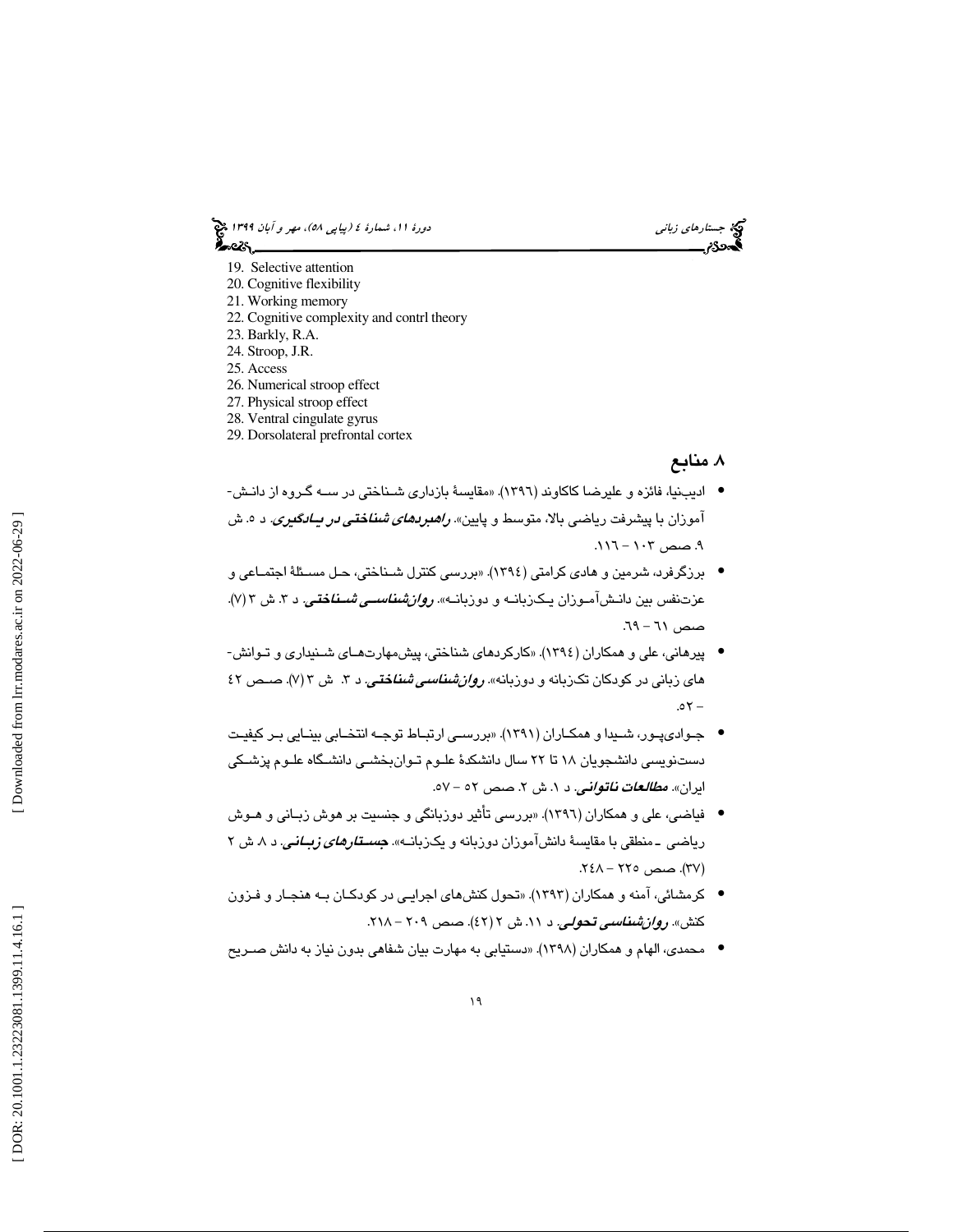زباني: بر اساس يك روش آموزش زبان با عنوان رويكرد عصب زبانشـناختي». *جسـتارهاي* ز*باني. د ۱۰.* ش ٤ (٥٢). صص ٣١ - ٥٤.

• واعظي، شهين و همكاران (١٣٩١). «پردازش ذهني در كودكان دوزبانـه و تـكـزبانـه». **تف***كـر و* ك*وبك.* د ۳. ش ۱. صص ۱۱۹ – ۱۳٤.

#### **References**:

- Adibnia, F. & Kakavand, A. (2018). "Comparison of cognitive inhibition in three groups of students with high, normal and low mathematical achievement." *Journal of Cognitive Strategies in Learning.* 5(9). Pp: 103-116. [In Persian].
- Ashkenazi, S.; Rubinsten,O. & Henik, A. (2009). "Attention, automaticity, and developmental dyscalculia." *Journal of Newopsychology.* 23.Pp: 535-540.
- Baker, C. (2001). *Foundation of bilingual education and bilingualism*( $3^{rd}$ *edition)* Clevedon:Multilingual Matters.
- Barzegarfard, S.H. & Keramati, H. (2016). "Inquiring the cognitive control, social problem solving and self-esteem between monolingual and bilingual students." *Journal of Cognitive Psychology.* 3(3).Pp: 61-69. [In Persian].
- Bialystok, E.; Craik, F.I.M.; Grady, C.; Chau, W.; Ishii, R.;Gunji, A. & Pantev, C. (2005). "Effect of bilingualism on cognitive control in the siom task: evidence from MEG". *Neuro Image*. 24. Pp:40-49.
- Bialystok, E. (2008). "The development of two type of control in monolingual and bilingual children." *Journal of Bilingualism:Language and Cognition.*  26 *.*Pp:81-93.
- Bialystok, E. & Viswanathan, M. (2009). "Component of executive control with advantages for bilingual children in two cultures*". Journal of Cognition.*  112(3*).*Pp*:.*494-500.
- Blumenfeld, H.K..& Marian, V. (2011)."Bilingualism influences inhibitory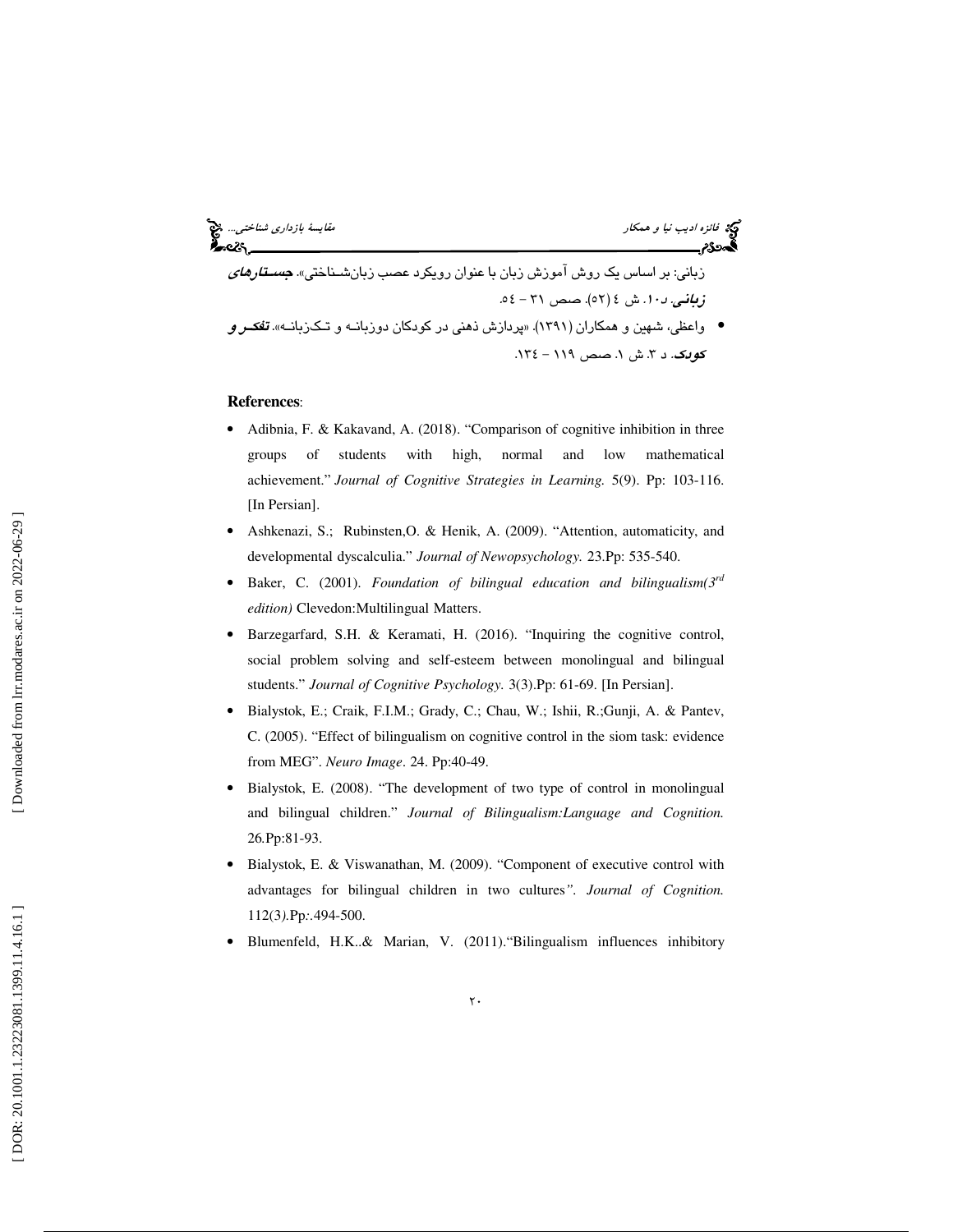### (پياپي 58)، مهر و آبان 1399 جستارهاي زباني دورة ،11 شمارة 4 أحصركم

control in auditory comprehension *" Journal of Cognition.* 118*.* Pp*:* 245-257.

- Blumenfeld, H. K. & Marian, V. (2014). "Cognitive control in bilinguals: Advantages in Stimulus–Stimulus inhibition." *Bilingualism: Language and Cognition*. 17(03).Pp: 610-629.
- Carlson, S.M. & Meltzoff, A.N. (2008). "Bilingual experience and executive functioning in young children." *Journal of Developmental Science*. 11(2). Pp:282-298.
- Cushen, P.J. & Wiley, J. (2011). "Aha!Voila!Eureka! Bilingualism and insightful problem solving."*Journal of Learning and Individual Differences*. 21. Pp: 458- 462.
- Fayyazi, R.; Sahra-Gard, R.; Rovshan, B. & Zandi, B. (2017). "A Comparative study of the impact of bilingualism and gender on bilingual and monolingual learners in linguistic and logical-mathematical intelligence." *Journal of Language Related Research*. 8 (2). Pp: 225-248. [In Persian].
- Floyd, R.G.; Mcgrew, K.S.; Barry, A.; Rafael, F. & Rogers, J. (2009). "General and specific effects on cattle-horn-carroll broad ability composites *.* " *Journal of School Psychol Rev.* 38(2).Pp: 249-265.
- Fournier, V.S.; Lariguarderie, P. & Gaonsch, D. (2008). "More dissociation and interaction with in central executive functioning." *Journal of Acta Psychology.*  129. Pp:32-48.
- Javadipour, S.; Ashayeri, H.; Kamali, M.; Akbar Fahimi, M. & Aliabadi, F. (2012). "Study of visual selective attention effect on quality of handwriting in 18-22 years old students of rehabilitation sciences school of Iran Medical Sciences University"*. Journal of Disability Studies.* 2(1). Pp:32-48. [In Persian].
- Kadosh, R.C.; Gevers,W. & Notebaert, W. (2011). "Sequential analysis of the numerical stroop effect reveals response & suppression." *Journal of Experimental Psychology*.37(5). Pp: 1243-1249.
- Karamshaei, A. & Abedi, A. (2014). "Development of executive functioning in

Downloaded from lrr.modares.ac.ir on 2022-06-29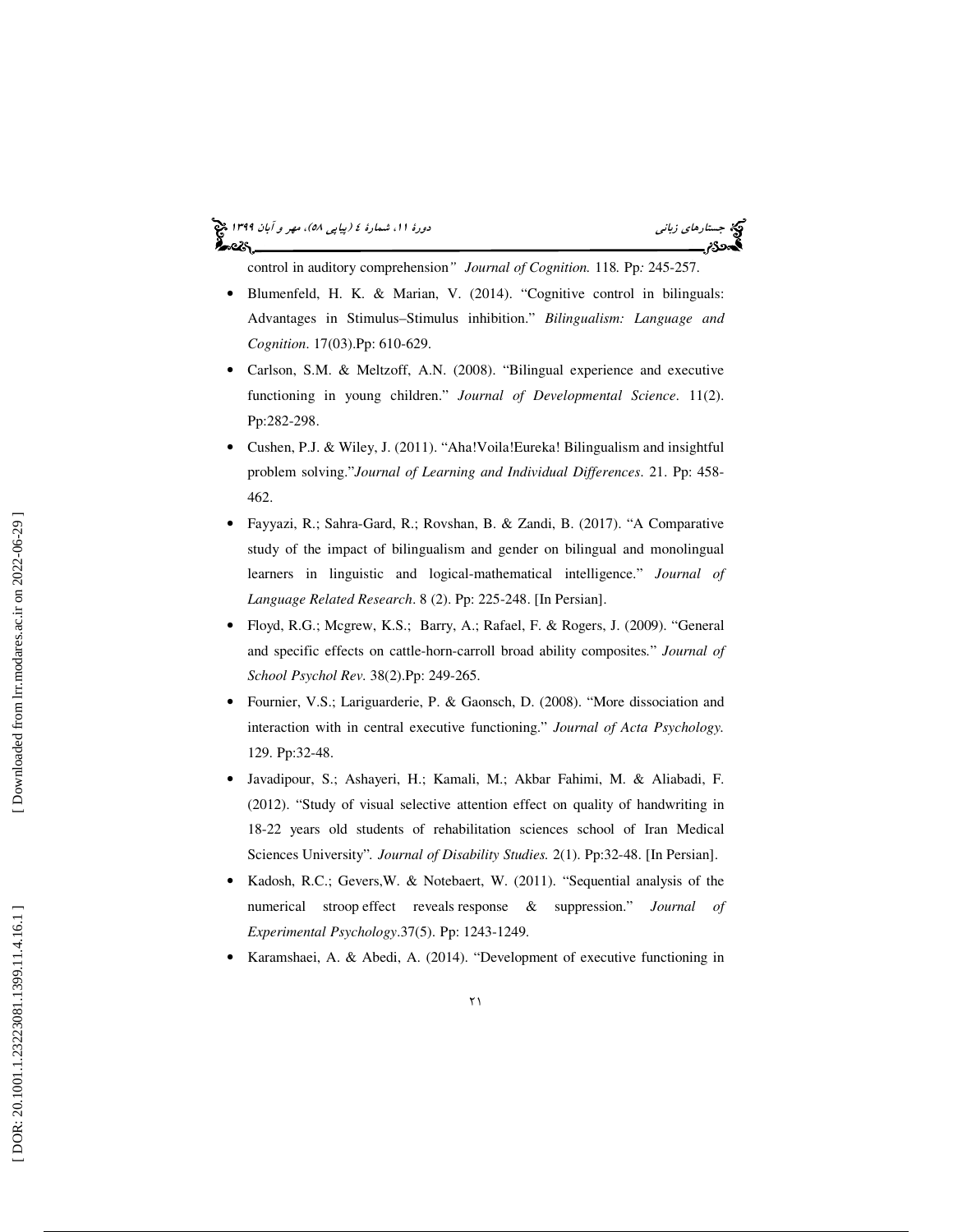## في:<br>في ق*ائزه اديب نيا و همكار* مقايسة بازداري *شناختي...* في ا ಹಿಂದಿ

children with attention deficit/hyperactivity disorder and normal children:from perschool to the end of primary school." *Journal of Developmental Psychology*.11(42). Pp: 209-218. [In Persian].

- Kohnert, K. & Yim, S.J. (2006). "Do language based processing tasks separate children with language impairement from typical bilinguals?". *Journal of Learning Disabilities Research and Practice.* 21(1). Pp:19-29.
- Maehler, C. & Schuchardt, K. (2011). "Working memory in children with learning disabilities: rethinking the criteria of discrepancy." *Journal of Disability, Development and Education.* 58 (1). Pp:5-17.
- Macnamara, J. (1996). *Bilingualism and primary education. Edinburgh.* Scotland: Edinburgh University Press.
- Mechelli, A.; Crinion, J. T; Noppeney, U. O'Doherty, J.;Ashburner, J.; Frackowiack, R.S. (2004)."'Neurolinguistics: Structural Plasticity in the Bilingual Brain *.* "*.Journal of Nature*. Pp: 431- 757.
- Mohammadi, E.; Gashmardi, M.R.; Rahmatian, R. & Shairi, H. (2019). **"** Acquiring oral communication skill without explicit knowledge: a neurolinguistics approach." *Language Related Research.* 10 (4). Pp: 31-54. [In Persian].
- Peal, E. & Lambert, W.E. (1962). "The relation of bilingualism to intelligence." *Psychological Monographs*. 76. Pp: 1-23.
- Pirhani, A.; Kianersi, F.; Nasiripoor, S. & Khalili, K. (2016). "Cognitive functions, listening pre-skills and linguistic abilities in monolingual and bilingual children". *Journal of Cognitive Psychology.* 3(3).Pp: 41-52. [In Persian].
- Poulin-Dubois, B.;Blaye, A. & Bialystok, E. (2011). "The effect of bilingualism on executive function *.* " *Journal of Experimental Child Psychology*. 108(3).Pp: 567-579.
- Prior, A. & MacWhinney, B. (2010)."A bilingual advantage in task switching." *Journal of Bilingualism: Language and Cognition.* 13(2).Pp: 253-262.